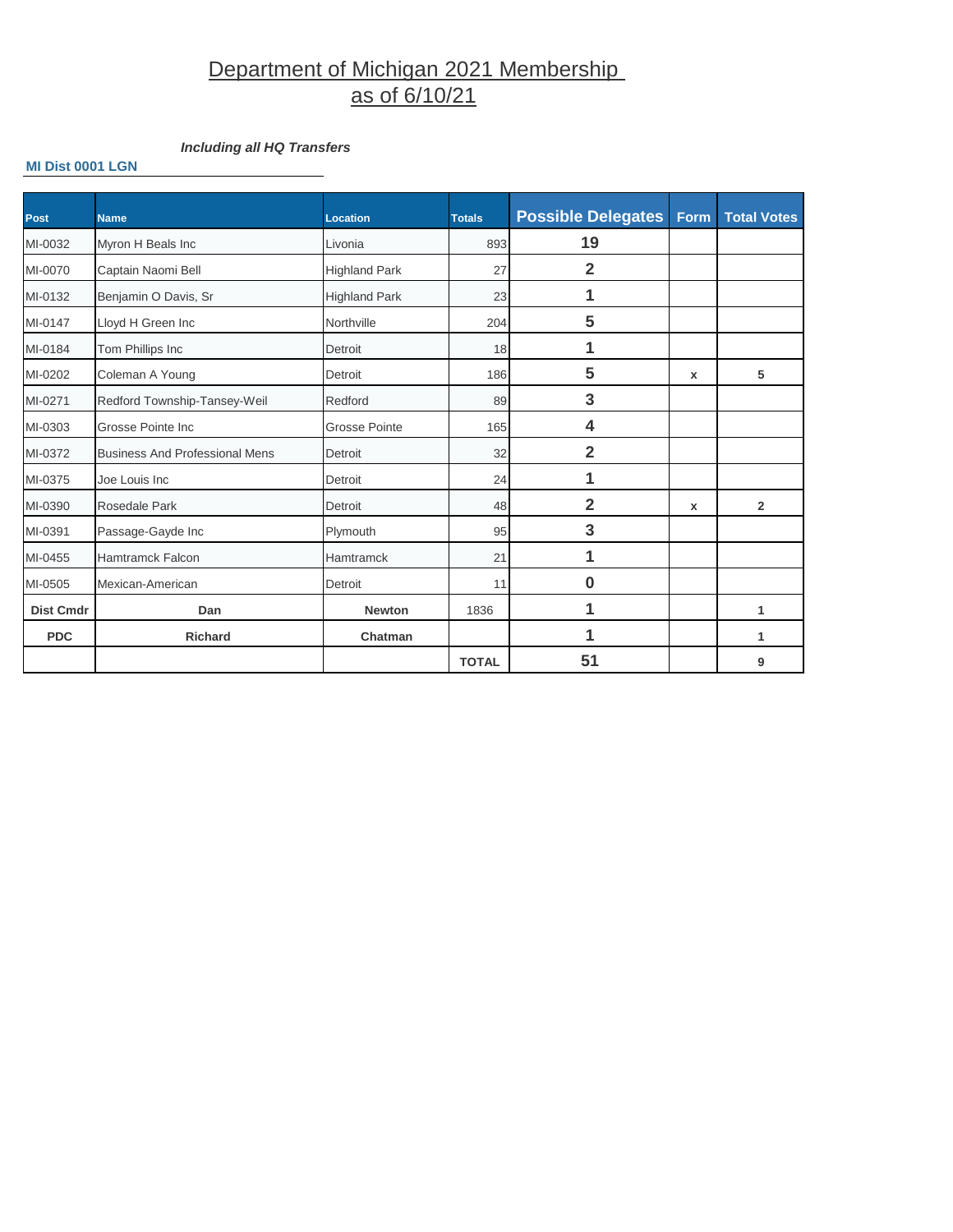## **MI Dist 0002 LGN**

| Post             | <b>Name</b>              | Location          | <b>Totals</b> | <b>Possible Delegates</b> | Form | <b>Total Votes</b>      |
|------------------|--------------------------|-------------------|---------------|---------------------------|------|-------------------------|
| MI-0029          | Richard F Smith Inc      | Jackson           | 323           | $\overline{7}$            |      |                         |
| MI-0031          | Herbert J Mc Kune        | Chelsea           | 101           | 3                         |      |                         |
| MI-0034          | Underwood-Orr            | Tecumseh          | 153           | 4                         | x    | 4                       |
| MI-0040          | Matt Urban               | Monroe            | 165           | 4                         |      |                         |
| MI-0046          | Erwin Prieskorn          | Ann Arbor         | 103           | 3                         | X    | 3                       |
| MI-0066          | Carleton                 | Carleton          | 47            | $\overline{\mathbf{2}}$   | x    | $\overline{\mathbf{2}}$ |
| MI-0072          | Harry W Bamm             | Dundee            | 61            | $\overline{\mathbf{2}}$   |      |                         |
| MI-0081          | Concord-Pulaski Memorial | Concord           | 29            | $\overline{\mathbf{2}}$   |      |                         |
| MI-0097          | William C Stark          | Adrian            | 181           | 5                         |      |                         |
| MI-0117          | Emil Jacob               | Manchester        | 75            | $\overline{\mathbf{2}}$   |      |                         |
| MI-0155          | Glen H Daykin            | <b>Britton</b>    | 30            | $\overline{\mathbf{2}}$   |      |                         |
| MI-0176          | Pieper-Hull-Sparks       | Clinton           | 77            | 3                         | X    | 3                       |
| MI-0180          | Hannan-Colvin            | Hudson            | 149           | 4                         |      |                         |
| MI-0191          | <b>Elliott R Smith</b>   | Lambertville      | 17            | 1                         |      |                         |
| MI-0192          | Sherman H Osborne        | Temperance        | 70            | $\overline{2}$            |      |                         |
| MI-0193          | James E Yenor            | Luna Pier         | 34            | $\overline{\mathbf{2}}$   |      |                         |
| MI-0246          | Sauk Trail               | Jackson           | 15            | 1                         |      |                         |
| MI-0252          | Anthony Steble           | Grass Lake        | 51            | $\overline{\mathbf{2}}$   | x    | $\overline{2}$          |
| MI-0268          | <b>Earl Gladfelter</b>   | Milan             | 128           | $\overline{\mathbf{4}}$   |      |                         |
| MI-0270          | Hanover-Horton           | Hanover-Horton    | 26            | $\overline{2}$            |      |                         |
| MI-0275          | G Chandler Bond Inc      | Adrian            | 38            | $\overline{\mathbf{2}}$   |      |                         |
| MI-0282          | Ypsilanti                | Ypsilanti         | 201           | 5                         |      |                         |
| MI-0313          | Bernheisel & Riley       | Springport        | 47            | $\overline{2}$            |      |                         |
| MI-0315          | <b>Wilber-Bartlett</b>   | Brooklyn          | 461           | 10                        |      |                         |
| MI-0322          | William B Lutz           | Saline            | 188           | 5                         |      |                         |
| MI-0324          | Rose City                | Jackson           | 162           | 4                         |      |                         |
| MI-0325          | Robert Meachen           | <b>Blissfield</b> | 75            | $\overline{\mathbf{2}}$   |      |                         |
| MI-0368          | Morenci                  | Morenci           | 100           | $\mathbf{3}$              |      |                         |
| MI-0392          | Deerfield                | Deerfield         | 78            | $\mathbf{3}$              |      |                         |
| MI-0514          | Lynn C Weeman            | Ida               | 224           | 5                         |      |                         |
| MI-0550          | Durkee-Seager Inc        | Onsted            | 123           | $\mathbf{3}$              |      |                         |
| MI-0557          | Dexter                   | Dexter            | 152           | $\overline{\mathbf{4}}$   |      |                         |
| <b>Dist Cmdr</b> | Larry                    | Alaniz            | 3684          | 1                         |      | 1                       |
|                  |                          |                   | <b>TOTAL</b>  | 106                       |      | 15                      |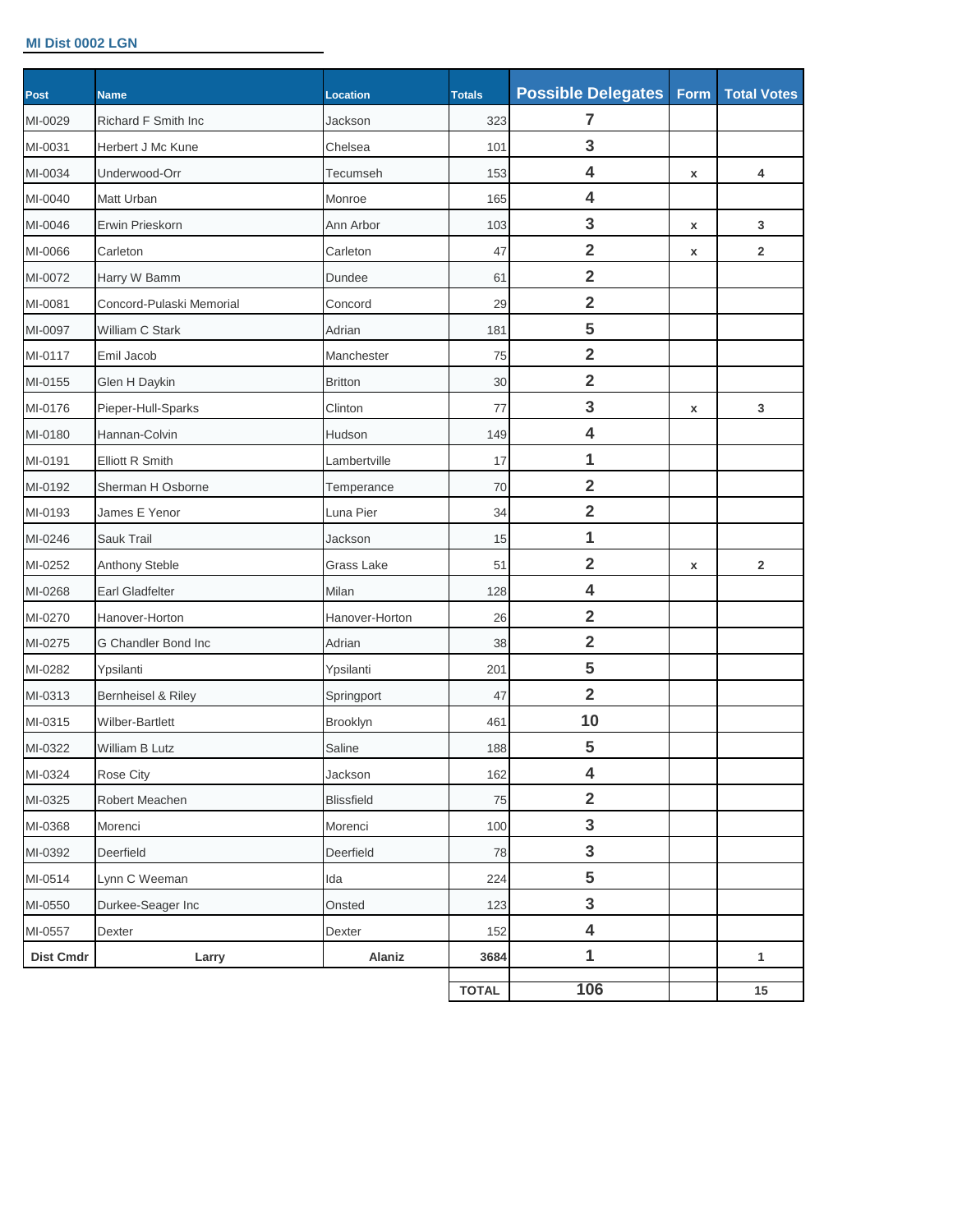#### **MI Dist 0003 LGN**

| Post             | <b>Name</b>                 | <b>Location</b>           | <b>Totals</b> | <b>Possible Delegates</b> | <b>Form</b>  | <b>Total Votes</b> |
|------------------|-----------------------------|---------------------------|---------------|---------------------------|--------------|--------------------|
| MI-0036          | Joseph B Westnedge Inc      | Kalamazoo                 | 235           | $6\phantom{1}6$           |              |                    |
| MI-0042          | Greenawalt-Flaherty         | Charlotte                 | 192           | 5                         |              |                    |
| MI-0048          | Cole-Briggs                 | <b>Grand Ledge</b>        | 294           | $\overline{7}$            | x            | $\overline{7}$     |
| MI-0052          | Coldwater                   | Coldwater                 | 150           | 4                         |              |                    |
| MI-0053          | Leighr A Wright             | Hillsdale                 | 194           | 5                         | $\mathbf{x}$ | 5                  |
| MI-0054          | General George A Custer     | <b>Battle Creek</b>       | 86            | 3                         |              |                    |
| MI-0055          | Patrick Leo Hanlon Inc      | Albion                    | 119           | 3                         |              |                    |
| MI-0079          | Stanley E Lamb              | Marshall                  | 92            | 3                         | X            | 3                  |
| MI-0156          | <b>Stout-Nesbit</b>         | Montgomery                | 28            | $\overline{2}$            |              |                    |
| MI-0157          | Sherman-Rice-Demorest       | Quincy                    | 171           | 4                         |              |                    |
| MI-0195          | Boyce-Carpenter-Bunce       | Jonesville                | 106           | 3                         | x            | 3                  |
| MI-0196          | <b>Union City</b>           | <b>Union City</b>         | 87            | 3                         | x            | 3                  |
| MI-0207          | Portage                     | Portage                   | 106           | 3                         |              |                    |
| MI-0222          | Childs-Demeray Inc          | Vermontville              | 15            | $\overline{1}$            |              |                    |
| MI-0257          | Ssg Michael A Dickinson, li | <b>Emmett Charter Twp</b> | 173           | 4                         | x            | 4                  |
| MI-0259          | Alderman-Luce               | <b>Bronson</b>            | 52            | $\overline{2}$            |              |                    |
| MI-0280          | <b>Bellevue</b>             | <b>Bellevue</b>           | 19            | $\overline{1}$            |              |                    |
| MI-0298          | Captain Oscar Brady         | <b>Battle Creek</b>       | 462           | 10                        | x            | 10                 |
| MI-0360          | Wolverine                   | Reading                   | 71            | $\overline{2}$            |              |                    |
| MI-0465          | Climax-Scotts               | Climax                    | 113           | 3                         | x            | 3                  |
| MI-0475          | Wiley-Koon Inc              | Schoolcraft               | 114           | 3                         |              |                    |
| <b>Dist Cmdr</b> | Ralph                       | <b>Gottschaulk</b>        | 1             | 1                         |              | 1                  |
|                  |                             | 2879                      | <b>TOTAL</b>  | 78                        |              | 39                 |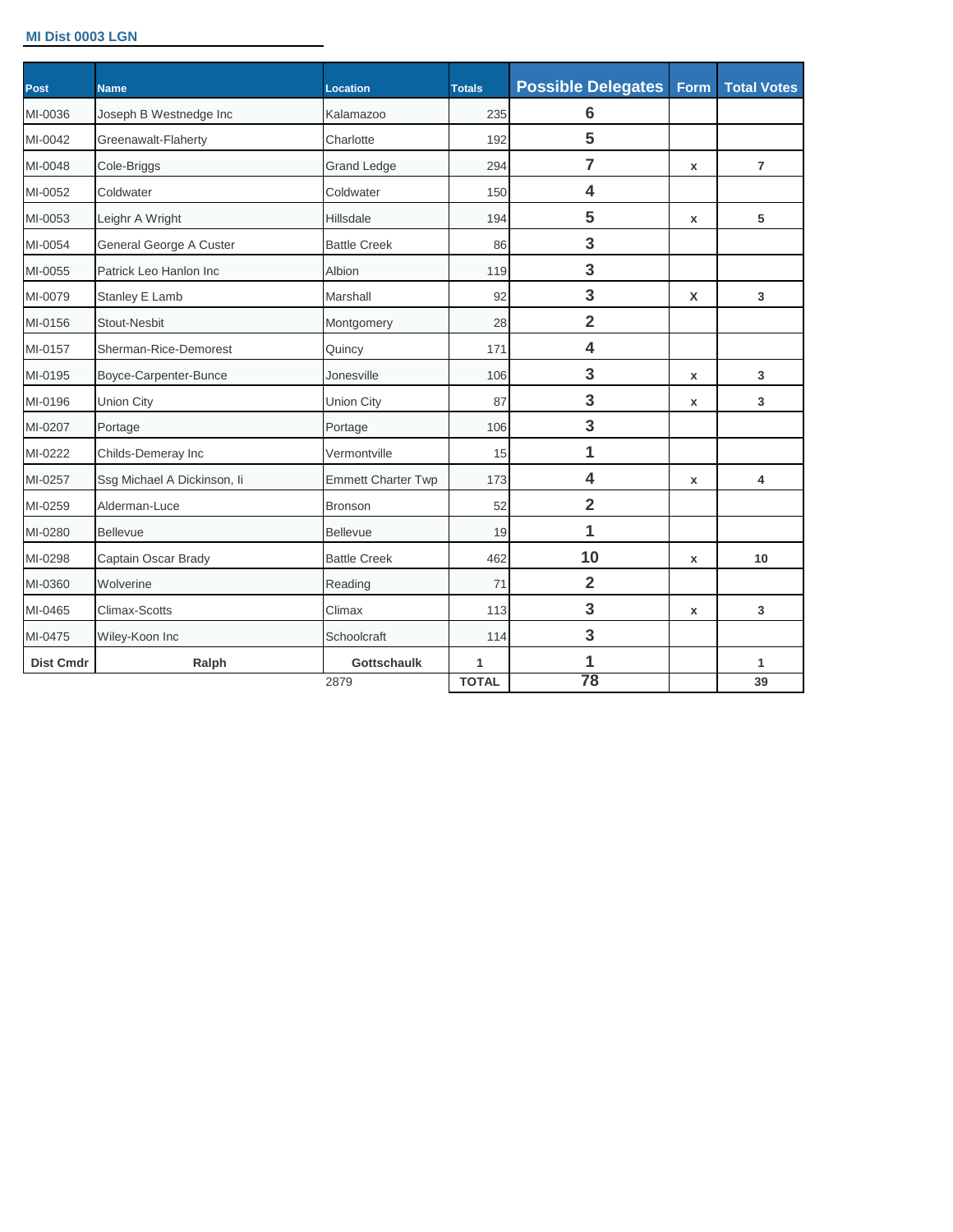#### **MI Dist 0004 LGN**

| <b>Post</b>      | <b>Name</b>                                          | Location               | <b>Totals</b> | <b>Possible Delegates</b> | Form               | <b>Total Votes</b> |
|------------------|------------------------------------------------------|------------------------|---------------|---------------------------|--------------------|--------------------|
| MI-0026          | Larue Messenger                                      | <b>Niles</b>           | 109           | 3                         |                    |                    |
| MI-0045          | Lawrence J Bauer Inc.                                | Hastings               | 180           | 5                         | X                  | 5                  |
| MI-0049          | Edward W Thompson                                    | South Haven            | 537           | 12                        |                    |                    |
| MI-0051          | Ralph Rumbaugh                                       | <b>Buchanan</b>        | 389           | 9                         |                    |                    |
| MI-0068          | Mc Gowan-Johnson                                     | Paw Paw                | 107           | 3                         |                    |                    |
| MI-0073          | Neuman-Wenzel                                        | Sturgis                | 134           | 4                         | $\pmb{\mathsf{x}}$ | 4                  |
| MI-0084          | <b>Francis E Sanders</b>                             | Otsego                 | 106           | 3                         |                    |                    |
| MI-0085          | Ernest Jefferson Stover And Arthur Dee<br>Wagner Inc | <b>Berrien Springs</b> | 98            | 3                         |                    |                    |
| MI-0089          | Oscar Briggs                                         | Allegan                | 66            | $\overline{\mathbf{2}}$   |                    |                    |
| MI-0105          | Benton Harbor Inc                                    | <b>Benton Harbor</b>   | 35            | $\overline{\mathbf{2}}$   |                    |                    |
| MI-0127          | George Wagner                                        | Dorr                   | 204           | 5                         |                    |                    |
| MI-0137          | <b>Bruner-Frehse Inc</b>                             | Saugatuck              | 17            | 1                         |                    |                    |
| MI-0138          | Swartz-Van Fleet                                     | White Pigeon           | 21            | 1                         |                    |                    |
| MI-0140          | Middleville                                          | Middleville            | 15            | 1                         |                    |                    |
| MI-0160          | Wilcox-Eastman-Salinas                               | Bangor                 | 62            | $\overline{\mathbf{2}}$   |                    |                    |
| MI-0169          | <b>Edward C Sexton</b>                               | New Buffalo            | 63            | $\overline{2}$            |                    |                    |
| MI-0170          | <b>Hice-Shutes</b>                                   | <b>Three Rivers</b>    | 154           | 4                         |                    |                    |
| MI-0174          | Hess-Eastman Inc                                     | Lawrence               | 62            | $\overline{\mathbf{2}}$   |                    |                    |
| MI-0204          | Randall Couchman Inc                                 | Three Oaks             | 126           | 4                         |                    |                    |
| MI-0220          | Waters-Hackenberg Inc                                | Lawton                 | 19            | 1                         |                    |                    |
| MI-0223          | <b>Arthur E Stears</b>                               | Constantine            | 89            | 3                         |                    |                    |
| MI-0266          | <b>Forrest Lewis</b>                                 | Wayland                | 27            | $\overline{\mathbf{2}}$   | X                  | $\overline{2}$     |
| MI-0309          | Phoenix Inc                                          | Decatur                | 43            | $\overline{\mathbf{2}}$   |                    |                    |
| MI-0331          | Bridgman Inc                                         | Bridgman               | 103           | 3                         |                    |                    |
| MI-0335          | Diamond Island                                       | Cassopolis             | 35            | $\overline{2}$            |                    |                    |
| MI-0344          | Roy Chilson                                          | Galien                 | 43            | $\overline{2}$            |                    |                    |
| MI-0345          | <b>Baroda Community</b>                              | Baroda                 | 83            | $\mathbf{3}$              |                    |                    |
| MI-0353          | Eau Claire                                           | Eau Claire             | 17            | 1                         |                    |                    |
| MI-0362          | Coloma Inc                                           | Coloma                 | 109           | $\mathbf{3}$              | $\pmb{\mathsf{x}}$ | $\mathbf{3}$       |
| MI-0365          | Edwardsburg                                          | Edwardsburg            | 257           | $6\phantom{1}6$           |                    |                    |
| MI-0410          | Dorie Miller Inc                                     | <b>Benton Harbor</b>   | 28            | $\overline{\mathbf{2}}$   |                    |                    |
| MI-0454          | Snyder-Lewis-Welty Inc                               | Colon                  | 114           | $\mathbf{3}$              | X                  | $\mathbf{3}$       |
| MI-0484          | Simmonds-Williams                                    | <b>Hickory Corners</b> | 136           | $\overline{\mathbf{4}}$   |                    |                    |
| MI-0518          | Wee-Chick Inc                                        | New Troy               | 56            | $\overline{\mathbf{2}}$   |                    |                    |
| MI-0533          | Hartford                                             | Hartford               | 23            | $\mathbf 1$               |                    |                    |
| MI-0563          | Lawrence O Starrett                                  | Dowagiac               | 33            | $\overline{2}$            |                    |                    |
| MI-0568          | Stevensville Inc                                     | Stevensville           | 312           | $\overline{7}$            |                    |                    |
| <b>Dist Cmdr</b> | <b>Steve</b>                                         | Carr                   | 4012          | 1                         |                    | 1                  |
| <b>PDC</b>       | Larry                                                | <b>Money</b>           |               | 1                         |                    | $\mathbf{1}$       |
| <b>IPC/PDC</b>   | <b>Barry</b>                                         | Wood                   |               | 1                         |                    | $\mathbf{1}$       |
|                  |                                                      |                        | <b>TOTAL</b>  | 120                       |                    | ${\bf 20}$         |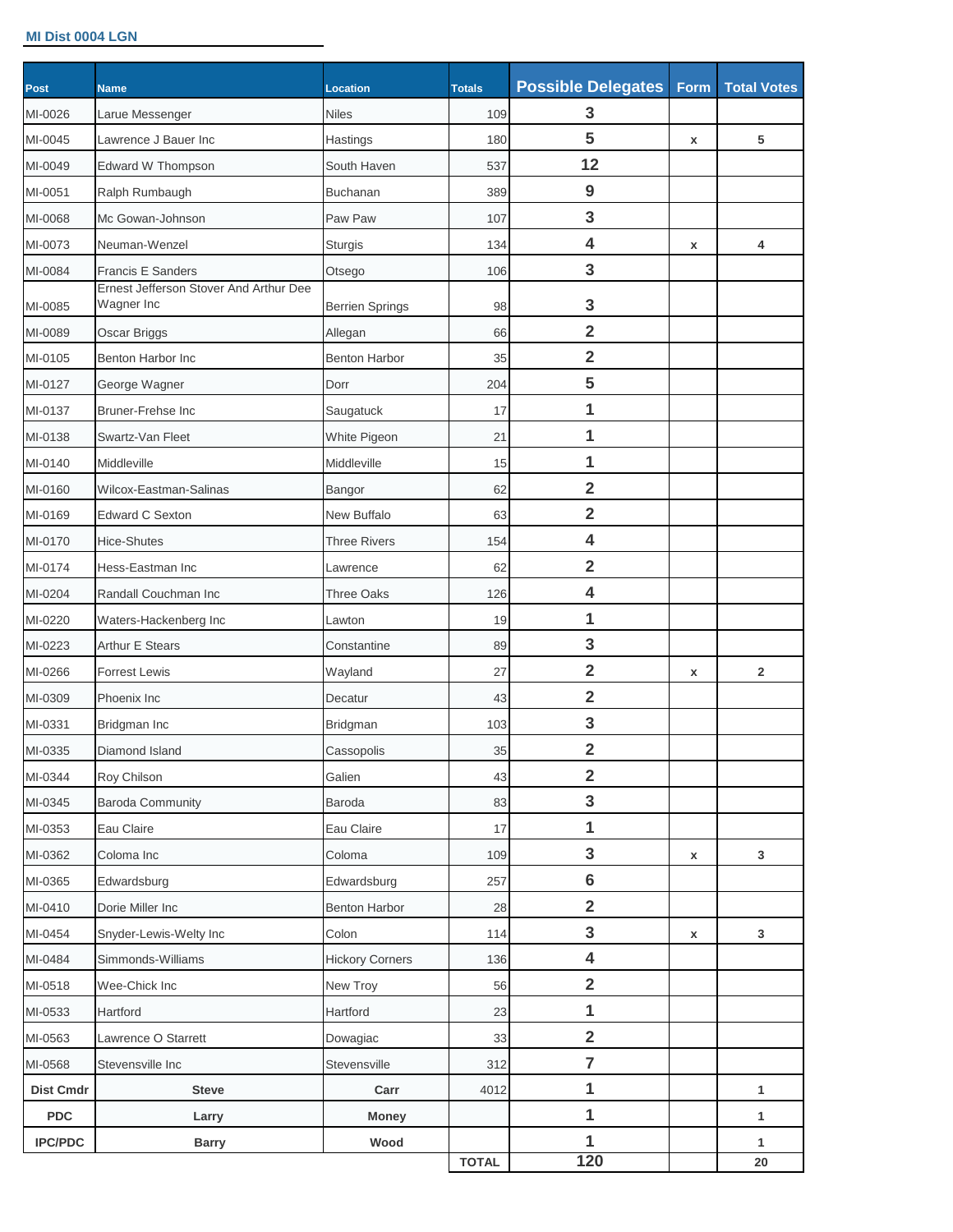## **MI Dist 0005 LGN**

| MI-0002<br>MI-0006<br>MI-0028<br>MI-0033<br>MI-0047 | Carl A Johnson Inc<br><b>Willard G Leenhouts</b><br>Charles A Conklin<br>Gilbert D Karsten | <b>Grand Rapids</b><br>Holland<br><b>Grand Haven</b> | 114<br>435   | 3<br>10                 |   |                         |
|-----------------------------------------------------|--------------------------------------------------------------------------------------------|------------------------------------------------------|--------------|-------------------------|---|-------------------------|
|                                                     |                                                                                            |                                                      |              |                         |   |                         |
|                                                     |                                                                                            |                                                      |              |                         |   |                         |
|                                                     |                                                                                            |                                                      | 1590         | 33                      |   |                         |
|                                                     |                                                                                            | Zeeland                                              | 80           | 3                       |   |                         |
|                                                     | Louis Teistler Inc                                                                         | <b>Comstock Park</b>                                 | 346          | 8                       |   |                         |
| MI-0059                                             | Crispus Attucks                                                                            | <b>Grand Rapids</b>                                  | 9            | $\bf{0}$                |   | 0                       |
| MI-0102                                             | Merritt Lamb Inc                                                                           | Rockford                                             | 157          | 4                       |   |                         |
| MI-0107                                             | Lekstrum-Burnett                                                                           | Sparta                                               | 18           | 1                       |   |                         |
| MI-0123                                             | Evans-Swanson                                                                              | Kent City                                            | 135          | 4                       |   |                         |
| MI-0152                                             | Clark-Ellis Inc                                                                            | Lowell                                               | 47           | $\overline{\mathbf{2}}$ |   |                         |
| MI-0154                                             | The Roger B Chaffee                                                                        | Wyoming                                              | 214          | 5                       | x | 5                       |
| MI-0179                                             | Neal E Fonger Inc                                                                          | Grandville                                           | 351          | 8                       |   |                         |
| MI-0208                                             | Daniel Waters Cassard                                                                      | <b>Grand Rapids</b>                                  | 296          | $\overline{7}$          |   |                         |
| MI-0258                                             | Furniture City Inc                                                                         | <b>Grand Rapids</b>                                  | 275          | $6\phantom{1}6$         |   |                         |
| Glen Hill<br>MI-0287                                |                                                                                            | Cedar Springs                                        | 231          | $6\phantom{1}6$         |   |                         |
| MI-0292                                             | <b>Byron Center</b>                                                                        | <b>Byron Center</b>                                  | 24           | 1                       |   |                         |
| MI-0305                                             | Caledonia Memorial                                                                         | Caledonia                                            | 362          | 8                       |   |                         |
| MI-0311                                             | <b>Walter Durkee</b>                                                                       | <b>East Grand Rapids</b>                             | 55           | $\overline{\mathbf{2}}$ |   |                         |
| MI-0356                                             | Valley City Inc                                                                            | <b>Grand Rapids</b>                                  | 363          | 8                       |   |                         |
| MI-0376<br>Marne Inc                                |                                                                                            | Marne                                                | 61           | $\overline{\mathbf{2}}$ |   |                         |
| MI-0401<br>Allendale                                |                                                                                            | Allendale                                            | 23           | 1                       |   |                         |
| MI-0451                                             | Mc Donald-Osmer                                                                            | Cascade                                              | 32           | $\overline{2}$          | x | $\overline{2}$          |
| MI-0459                                             | North Eastern                                                                              | <b>Grand Rapids</b>                                  | 170          | 4                       |   |                         |
| MI-0528<br>Alto Inc                                 |                                                                                            | Alto                                                 | 110          | 3                       |   |                         |
| MI-0532<br>Cutlerville                              |                                                                                            | Cutlerville                                          | 22           | 1                       |   |                         |
| MI-0537                                             | Reinhard W Roman                                                                           | Conklin                                              | 17           | 1                       |   |                         |
| MI-1111                                             | <b>Stars &amp; Stripes</b>                                                                 | Walker                                               | 41           | $\overline{\mathbf{2}}$ | X | $\overline{\mathbf{2}}$ |
| <b>Dist Cmdr</b>                                    | Jena                                                                                       | <b>Wilmers</b>                                       | 5578         | 1                       |   | 1                       |
| Zone                                                | Dan                                                                                        | Cooper                                               |              | 1                       |   | $\mathbf{1}$            |
| <b>PDC</b>                                          | Gerald                                                                                     | Dennis                                               |              | 1                       |   | 1                       |
| <b>HPDC</b>                                         | Larry                                                                                      | <b>Vollink</b>                                       | <b>TOTAL</b> | 1<br>139                |   | 1<br>13                 |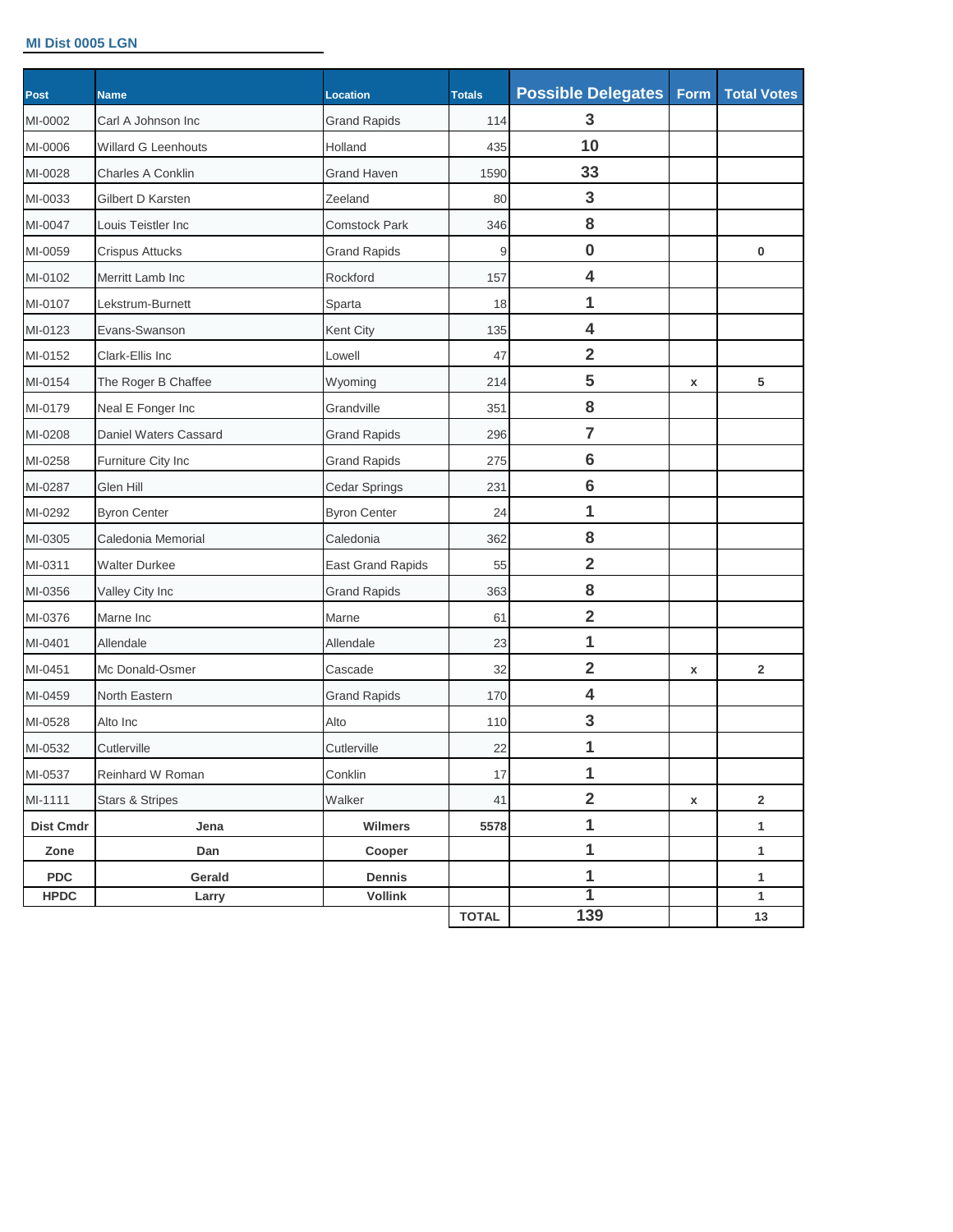#### **MI Dist 0006 LGN**

| Post             | <b>Name</b>                | Location            | <b>Totals</b> | <b>Possible Delegates</b> | Form | <b>Total Votes</b> |
|------------------|----------------------------|---------------------|---------------|---------------------------|------|--------------------|
| MI-0012          | Capital City               | Lansing             | 62            | $\overline{2}$            |      |                    |
| MI-0038          | James De Witt              | Fenton              | 28            | $\overline{\mathbf{2}}$   |      |                    |
| MI-0064          | Oakley Traynor             | Flint               | 256           | $6\phantom{1}6$           |      |                    |
| MI-0119          | Linden                     | Linden              | 82            | 3                         |      |                    |
| MI-0141          | Devereaux                  | Howell              | 362           | 8                         |      |                    |
| MI-0148          | <b>Browne-Cavender Inc</b> | Mason               | 90            | 3                         |      |                    |
| MI-0158          | Neeley La Bar Inc          | Clio                | 99            | 3                         |      |                    |
| MI-0178          | James H Mc Clain           | Lansing             | 29            | $\overline{\mathbf{2}}$   | x    | $\overline{2}$     |
| MI-0183          | Fisher Body Lansing        | Lansing             | 33            | $\overline{\mathbf{2}}$   |      |                    |
| MI-0205          | William Riker Johnson Inc  | East Lansing        | 26            | $\overline{\mathbf{2}}$   |      |                    |
| MI-0235          | Jesse B Cooley             | <b>Brighton</b>     | 208           | 5                         | x    | 5                  |
| MI-0237          | Oldsmobile                 | Lansing             | 22            | 1                         |      |                    |
| MI-0238          | <b>Buck-Reasoner</b>       | Holt                | 231           | $6\phantom{1}6$           |      |                    |
| MI-0267          | Charles N Skellenger       | Davison             | 131           | 4                         |      |                    |
| MI-0269          | Captain Stephen W Frank    | Haslett             | 199           | 5                         |      |                    |
| MI-0283          | Flushing American Legion   | Flushing            | 42            | $\overline{\mathbf{2}}$   |      |                    |
| MI-0294          | <b>Bernard A Bendle</b>    | <b>Swartz Creek</b> | 181           | 5                         |      |                    |
| MI-0296          | Wycoff                     | Williamston         | 36            | $\overline{\mathbf{2}}$   |      |                    |
| MI-0306          | Dorie Miller               | Flint               | 17            | 1                         | x    | 1                  |
| MI-0321          | Ezra-Paul Inc              | Otisville           | 46            | $\overline{2}$            | X    | $\overline{2}$     |
| MI-0367          | Harry Baker Inc            | Montrose            | 66            | $\overline{2}$            |      |                    |
| MI-0413          | Grand Blanc Inc            | <b>Grand Blanc</b>  | 403           | $\boldsymbol{9}$          | X    | 9                  |
| MI-0415          | Austin-Moore               | Hartland            | 35            | $\overline{2}$            |      |                    |
| MI-0419          | Pinckney Memorial          | Pinckney            | 274           | $6\phantom{1}6$           |      |                    |
| MI-0460          | <b>Mount Moriah Inc</b>    | Lansing             | 16            | 1                         |      |                    |
| MI-0491          | Lyle Edwards               | Leslie              | 95            | $\mathbf{3}$              |      |                    |
| MI-0510          | Mackinder-Glenn            | Stockbridge         | 103           | 3                         |      |                    |
| <b>Dist Cmdr</b> | James                      | <b>Bliss</b>        | 3172          | 1                         |      | 1                  |
| Finance          | <b>Marilyn</b>             | <b>Britten</b>      |               | $\overline{1}$            |      | 1                  |
| Historian        | Bob                        | <b>Higley Jr</b>    |               | 1                         |      | $\mathbf{1}$       |
| <b>PDC</b>       | James                      | Wallace             |               | 1                         |      | 1                  |
| <b>HPDC</b>      | Robert                     | Spanogle            |               | 1                         |      | 1                  |
|                  |                            |                     | <b>TOTAL</b>  | 97                        |      | 24                 |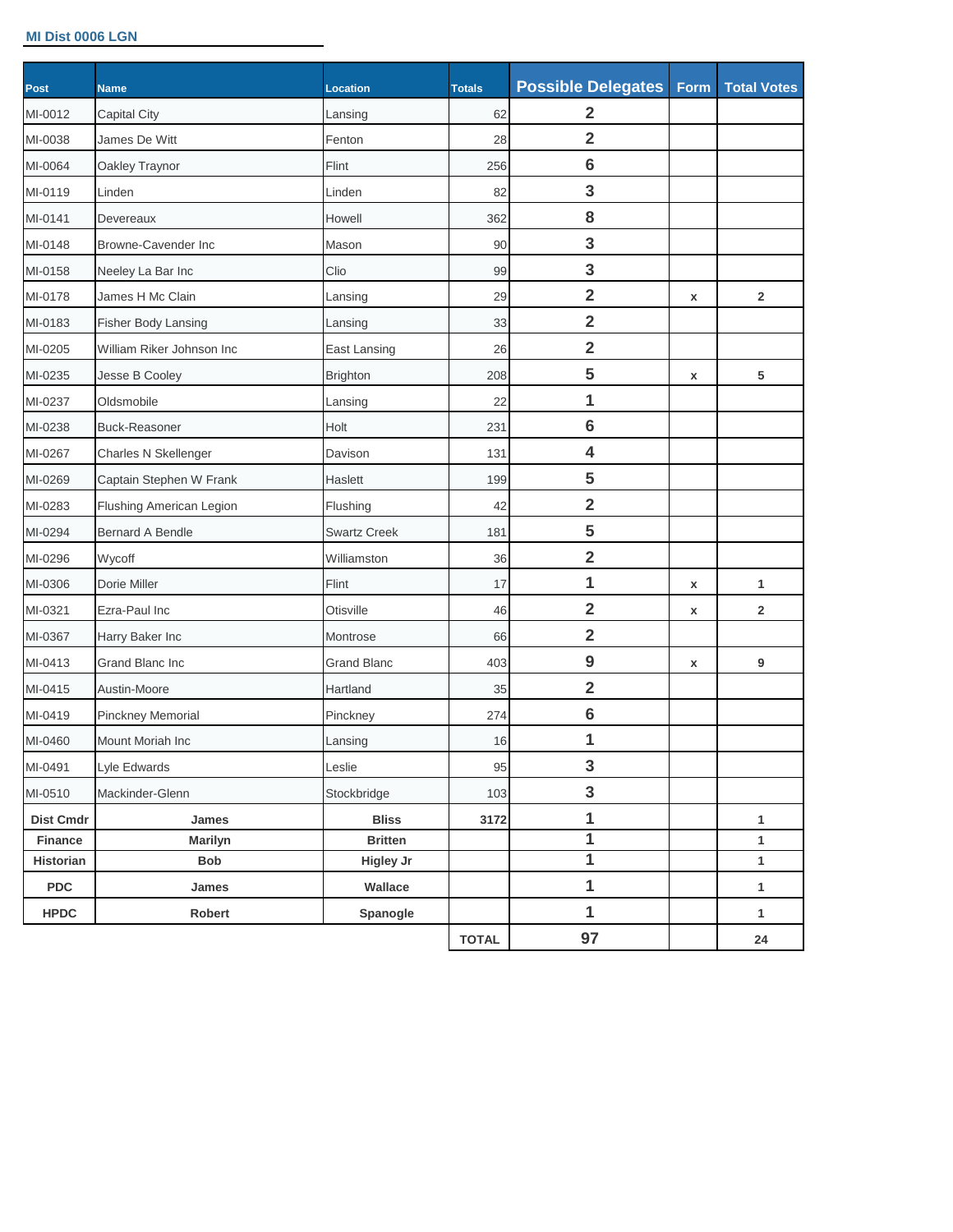#### **MI Dist 0007 LGN**

| Post             | <b>Name</b>                                         | Location                | <b>Totals</b> | <b>Possible Delegates</b> | Form               | <b>Total Votes</b> |
|------------------|-----------------------------------------------------|-------------------------|---------------|---------------------------|--------------------|--------------------|
| MI-0001          | <b>Charles A Learned David M Vincent</b>            | Warren                  | 71            | $\overline{2}$            |                    |                    |
| MI-0004          | <b>Harry Ollrich</b>                                | <b>MT</b> Clemens       | 939           | 20                        | x                  | 20                 |
| MI-0007          | Theron W Atwood, Sr                                 | Caro                    | 150           | 4                         | $\pmb{\mathsf{x}}$ | 4                  |
| MI-0008          | Charles A Hammond                                   | Port Huron              | 276           | $\overline{7}$            |                    |                    |
| MI-0016          | Lapeer                                              | Lapeer                  | 280           | 7                         |                    |                    |
| MI-0135          | Harry F Hovey                                       | Imlay City              | 74            | $\overline{2}$            |                    |                    |
| MI-0139          | Reese Inc                                           | Reese                   | 46            | $\overline{2}$            |                    |                    |
| MI-0142          | Albert A Glassford Inc                              | Capac                   | 39            | $\overline{2}$            |                    |                    |
| MI-0161          | Detroit Police And Fire Fighters Inc                | Macomb County           | 78            | 3                         |                    |                    |
| MI-0164          | Conrad-Wager-Keene Inc                              | Millington              | 53            | $\overline{2}$            | $\pmb{\mathsf{x}}$ | $\overline{2}$     |
| MI-0181          | Morrison-Mead                                       | Mayville                | 51            | $\overline{2}$            |                    |                    |
| MI-0197          | Burhans-Hagedon Inc                                 | <b>Harbor Beach</b>     | 148           | 4                         | $\pmb{\mathsf{x}}$ | 4                  |
| MI-0255          | Cecil Service Inc                                   | Croswell                | 154           | 4                         |                    |                    |
| MI-0261          | <b>East Detroit Roseville</b>                       | <b>East Detroit</b>     | 103           | 3                         |                    |                    |
| MI-0286          | Roose-Vanker Inc                                    | S T Clair Shores        | 17            | 1                         |                    |                    |
| MI-0293          | Stamnitz-Lindeman                                   | Sebewaing               | 128           | 4                         |                    |                    |
| MI-0320          | Memorial                                            | Yale                    | 16            | 1                         |                    |                    |
| MI-0326          | Robert L Poxon                                      | <b>Sterling Heights</b> | 44            | $\overline{2}$            |                    |                    |
| MI-0351          | Victor I Rieck                                      | Utica                   | 252           | $6\phantom{1}6$           | X                  | $6\phantom{1}6$    |
| MI-0369          | <b>Russell Wakefield</b>                            | Sandusky                | 48            | $\overline{2}$            | X                  | $\overline{2}$     |
| MI-0382          | Charles J Fulton                                    | St Clair                | 132           | 4                         |                    |                    |
| MI-0400          | <b>Alvin F Miller</b>                               | Richville               | 41            | $\overline{2}$            |                    |                    |
| MI-0408          | <b>Fort Gratiot</b>                                 | <b>Fort Gratiot</b>     | 20            | 1                         |                    |                    |
| MI-0421          | Gateway                                             | Unionville              | 39            | $\overline{2}$            |                    |                    |
| MI-0449          | J Edward Mallorey                                   | Marysville              | 343           | 8                         |                    |                    |
| MI-0457          | North Branch Inc                                    | North Branch            | 100           | $\mathbf{3}$              |                    |                    |
| MI-0479          | Almont                                              | Almont                  | 26            | $\overline{2}$            |                    |                    |
| MI-0489          | Peck Inc                                            | Peck                    | 126           | 4                         | X                  | 4                  |
| MI-0499          | Frank Horetski                                      | Port Austin             | 206           | 5                         |                    |                    |
| MI-0504          | Heminger-Jones                                      | Otter Lake              | 15            | 1                         |                    |                    |
| MI-0516          | Sickles-Arnold                                      | Deckerville             | 28            | $\overline{2}$            |                    |                    |
| MI-0525          | Smiths Creek Inc                                    | Smiths Creek            | 60            | $\overline{2}$            |                    |                    |
| MI-0543          | Jean Inc                                            | Caseville               | 64            | $\overline{2}$            | X                  | $\overline{2}$     |
| MI-0566          | Merrick Potter Inc                                  | Memphis                 | 53            | $\overline{2}$            |                    |                    |
| MI-0570          | Mike Militello-Joseph Badalmenti Holy<br>Family Inc | East Pointe             | 24            | 1                         |                    |                    |
| <b>Dist Cmdr</b> | August                                              | <b>Miele</b>            | 4244          | 1                         |                    | 1                  |
| Commander        | Richard                                             | Dubay                   |               | 1                         |                    | $\mathbf{1}$       |
| <b>PDC</b>       | <b>Milton</b>                                       | Lobstein                |               | 1                         |                    | $\mathbf{1}$       |
| <b>PDC</b>       | John                                                | Knox                    | <b>TOTAL</b>  | 1<br>125                  |                    | $\mathbf{1}$<br>48 |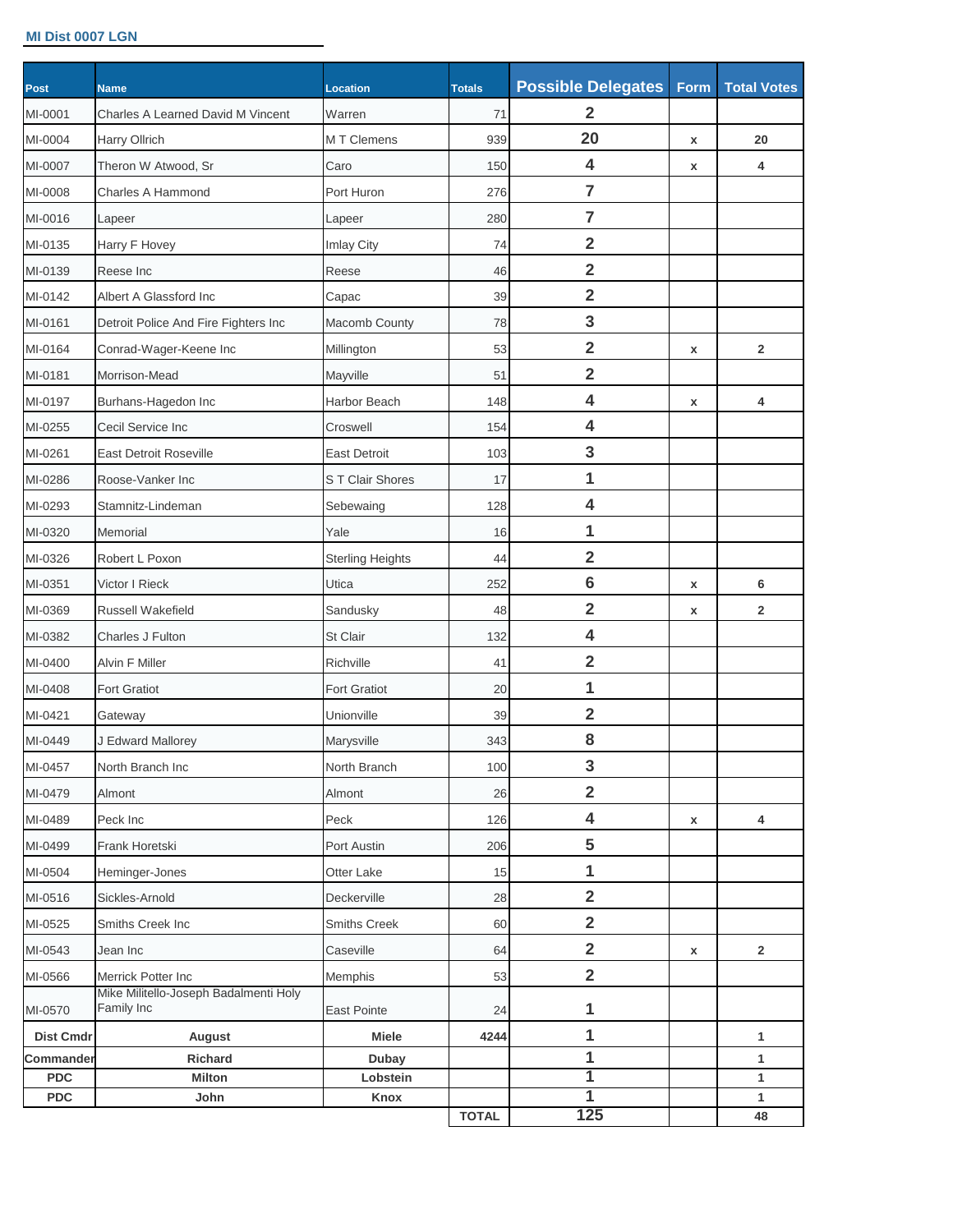#### **MI Dist 0008 LGN**

| Post             | <b>Name</b>                           | <b>Location</b>     | <b>Totals</b> | <b>Possible Delegates</b> | Form               | <b>Total Votes</b>      |
|------------------|---------------------------------------|---------------------|---------------|---------------------------|--------------------|-------------------------|
| MI-0022          | Phillips-Elliott-Hodges Van Auken Inc | Saginaw             | 166           | 4                         | $\pmb{\mathsf{x}}$ | 4                       |
| MI-0057          | Patterson-Dawson Crawford-Arnold Inc  | Owosso              | 239           | $6\phantom{1}6$           | $\pmb{\mathsf{x}}$ | 6                       |
| MI-0101          | Ray I Booth Inc                       | Greenville          | 314           | $\overline{7}$            | $\pmb{\mathsf{x}}$ | $\overline{7}$          |
| MI-0125          | <b>Birch Run</b>                      | <b>Birch Run</b>    | 63            | $\overline{\mathbf{2}}$   |                    |                         |
| MI-0129          | Dale E Hyland Inc                     | Portland            | 58            | $\overline{\mathbf{2}}$   | X                  | $\overline{2}$          |
| MI-0150          | Frankenmuth Inc                       | Frankenmuth         | 187           | 5                         |                    |                         |
| MI-0153          | <b>Edwin T Stiles</b>                 | St Johns            | 215           | 5                         | $\pmb{\mathsf{x}}$ | 5                       |
| MI-0175          | Leroy L Dausman                       | Saranac             | 167           | 4                         |                    |                         |
| MI-0182          | <b>Walter T Roach</b>                 | Hubbardston         | 108           | 3                         |                    |                         |
| MI-0203          | Hugo Fales                            | <b>Belding</b>      | 159           | $\overline{\mathbf{4}}$   | $\pmb{\mathsf{x}}$ | $\overline{\mathbf{4}}$ |
| MI-0212          | Chesaning                             | Chesaning           | 140           | $\overline{\mathbf{4}}$   | $\pmb{\mathsf{x}}$ | 4                       |
| MI-0229          | <b>Blumfield</b>                      | Saginaw             | 56            | $\overline{\mathbf{2}}$   | $\pmb{\mathsf{x}}$ | $\overline{2}$          |
| MI-0248          | <b>Clare Burt</b>                     | Laingsburg          | 117           | 3                         |                    |                         |
| MI-0256          | Fields-Myers-Smith-Dittenber Inc      | <b>St Louis</b>     | 65            | $\overline{\mathbf{2}}$   |                    |                         |
| MI-0295          | <b>Wolverton-Sawvel-Falor</b>         | <b>Breckenridge</b> | 76            | 3                         |                    |                         |
| MI-0312          | <b>Brown And Vernon</b>               | Saginaw             | 37            | $\overline{\mathbf{2}}$   | X                  | $\overline{2}$          |
| MI-0334          | Ricker-Furgason                       | Ithaca              | 29            | $\overline{\mathbf{2}}$   |                    |                         |
| MI-0380          | Carson City Inc                       | Carson City         | 128           | $\overline{\mathbf{4}}$   |                    |                         |
| MI-0412          | Ray Barker Inc                        | <b>Bath</b>         | 308           | $\overline{7}$            | $\mathbf{x}$       | $\overline{7}$          |
| MI-0439          | Jastrzemski-Lelo                      | Saginaw             | 573           | 12                        |                    |                         |
| MI-0452          | Stanton                               | Stanton             | 162           | $\overline{\mathbf{4}}$   | $\pmb{\mathsf{x}}$ | 4                       |
| MI-0468          | <b>St Charles</b>                     | <b>St Charles</b>   | 43            | $\overline{\mathbf{2}}$   | $\pmb{\mathsf{x}}$ | $\overline{2}$          |
| MI-0502          | Huffman-Hammond-Rando Inc             | Elsie               | 74            | $\overline{\mathbf{2}}$   | $\pmb{\mathsf{x}}$ | $\overline{\mathbf{2}}$ |
| <b>Dist Cmdr</b> | Leo                                   | Cowdry              | 3484          | 1                         |                    | 1                       |
| Zone             | Art                                   | <b>Diffin</b>       |               | 1                         |                    | 1                       |
| <b>PDC</b>       | Ken                                   | <b>Dittenber</b>    |               | 1                         |                    | 1                       |
| JA / PDC         | <b>Brett</b>                          | Holt                | <b>TOTAL</b>  | 1<br>95                   |                    | $\mathbf{1}$<br>55      |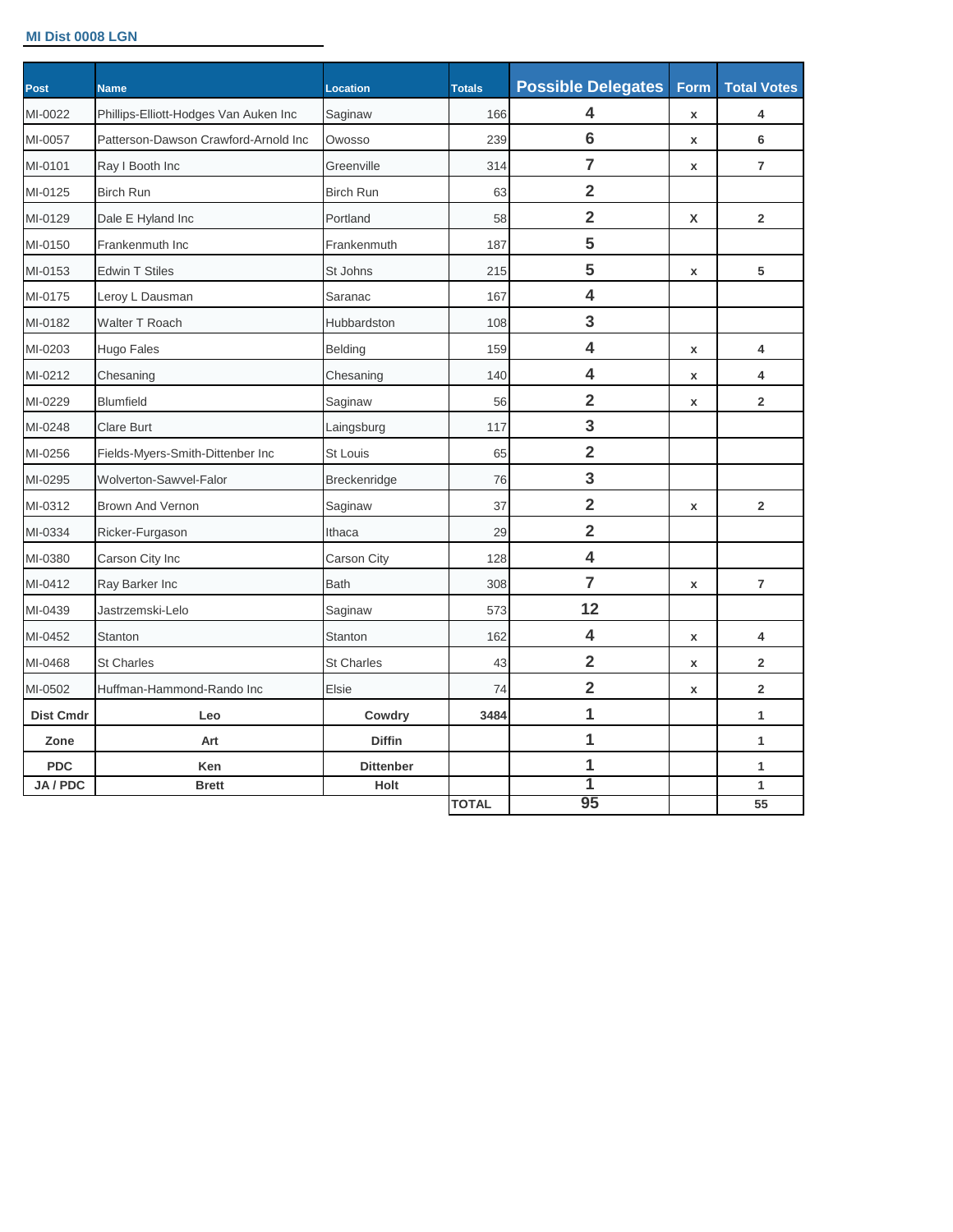#### **MI Dist 0009 LGN**

| <b>Post</b>      | <b>Name</b>                     | Location             | <b>Totals</b> | <b>Possible Delegates</b> | Form | <b>Total Votes</b> |
|------------------|---------------------------------|----------------------|---------------|---------------------------|------|--------------------|
| MI-0009          | <b>Merritt Lamb</b>             | Muskegon             | 215           | 5                         |      |                    |
| MI-0010          | Manistee                        | Manistee             | 177           | 5                         |      |                    |
| MI-0030          | <b>Gordon Bates</b>             | Shelby               | 47            | $\overline{2}$            |      |                    |
| MI-0035          | Bowen-Holliday                  | <b>Traverse City</b> | 293           | $\overline{7}$            | x    | $\overline{7}$     |
| MI-0069          | Algot Johnson                   | Whitehall            | 295           | $\overline{7}$            |      |                    |
| MI-0076          | Edwin H Ewing Inc               | Ludington            | 441           | 10                        |      |                    |
| MI-0094          | Ray E Bostick                   | Cadillac             | 176           | 5                         |      |                    |
| MI-0120          | Eagletown                       | Peshawbestown        | 25            | 1                         |      |                    |
| MI-0133          | <b>Charles Dobry</b>            | <b>Baldwin</b>       | 18            | $\mathbf{1}$              |      |                    |
| MI-0185          | David O Kamp                    | Muskegon             | 30            | $\overline{2}$            |      |                    |
| MI-0219          | Dale H Wheeler                  | <b>Fife Lake</b>     | 192           | 5                         |      |                    |
| MI-0221          | John A Mortenson Inc            | Frankfort            | 109           | 3                         |      |                    |
| MI-0234          | Fred W Strong-Donald W Wolf Inc | Hart                 | 23            | 1                         |      |                    |
| MI-0263          | <b>Idlewild American Legion</b> | <b>Idlewild</b>      | 18            | $\overline{\mathbf{1}}$   |      |                    |
| MI-0289          | Deal-Ridgeway Inc               | Williamsburg         | 23            | $\overline{1}$            |      |                    |
| MI-0297          | Sherman Moore Inc               | Ravenna              | 67            | $\overline{2}$            |      |                    |
| MI-0300          | Jackson-Koster-Gray             | Lake City            | 231           | $6\phantom{1}6$           |      |                    |
| MI-0381          | Walter F Howarth                | Croton               | 246           | $6\phantom{1}6$           |      |                    |
| MI-0397          | Cobb-Trygstad-Anderson Inc      | Holton               | 201           | 5                         |      |                    |
| MI-0399          | Garland-Tompkins                | <b>Old Mission</b>   | 25            | $\overline{1}$            |      |                    |
| MI-0411          | Thomas Richard Annis Inc        | Hesperia             | 156           | 4                         |      |                    |
| MI-0531          | Read-Osborne                    | Copemish             | 38            | $\overline{2}$            |      |                    |
| <b>Dist Cmdr</b> | Randy                           | <b>Gilbert</b>       | 3046          | 1                         |      | 1                  |
| <b>PDC</b>       | Gerrit                          | Veldman              |               | 1                         |      | 1                  |
| <b>PDC</b>       | Ray                             | <b>Moore</b>         |               | 1                         |      | $\mathbf{1}$       |
|                  |                                 |                      | <b>TOTAL</b>  | 85                        |      | 10                 |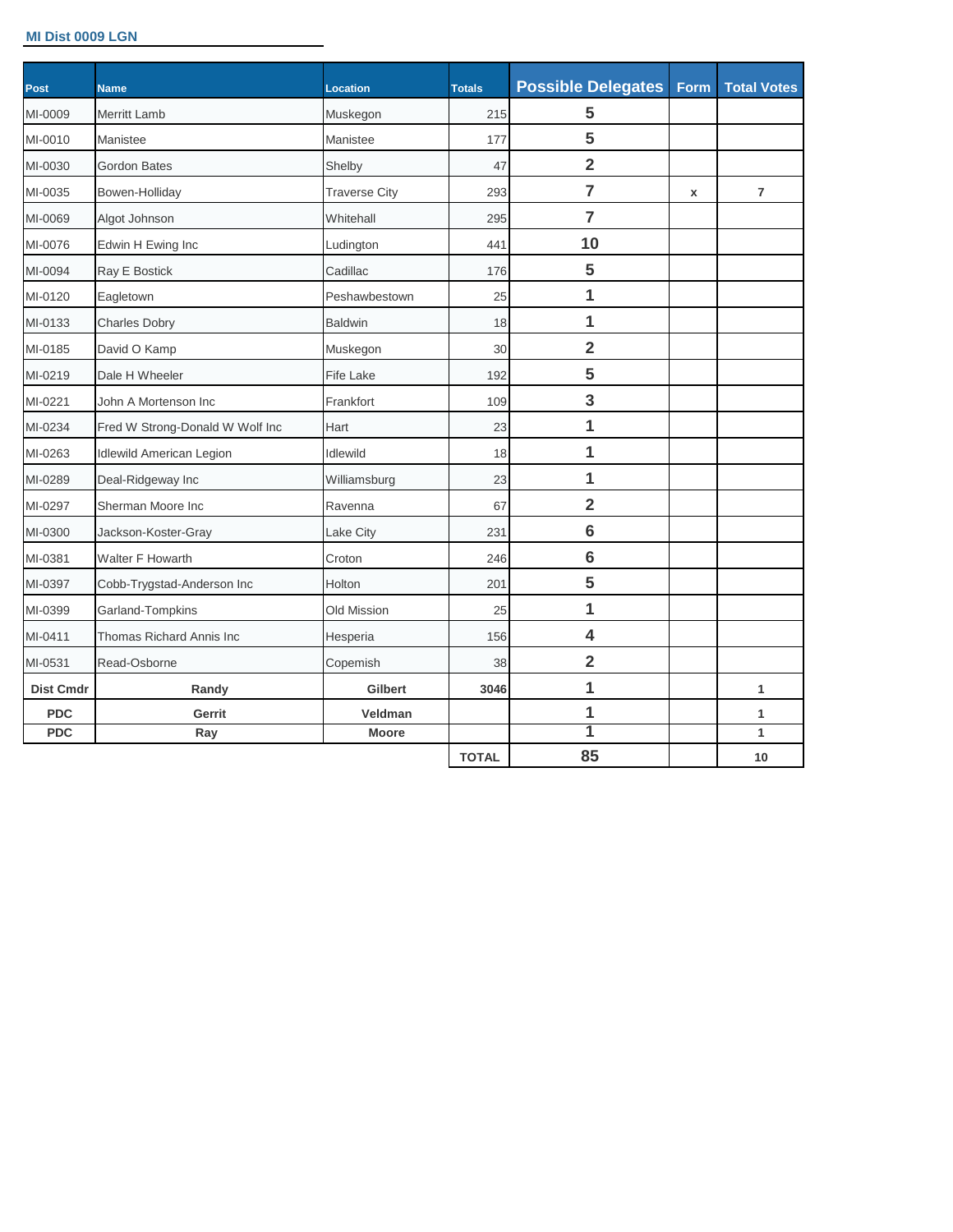#### **MI Dist 0010 LGN**

| <b>Post</b>      | <b>Name</b>             | <b>Location</b>     | <b>Totals</b> | <b>Possible Delegates</b> | Form               | <b>Total Votes</b> |
|------------------|-------------------------|---------------------|---------------|---------------------------|--------------------|--------------------|
| MI-0018          | Harding-Olk-Craidge Inc | <b>Bay City</b>     | 465           | 10                        | $\pmb{\mathsf{x}}$ | 10                 |
| MI-0096          | Roscommon               | Roscommon           | 71            | $\overline{2}$            |                    |                    |
| MI-0098          | Harry K Kunzie          | <b>Big Rapids</b>   | 111           | 3                         |                    |                    |
| MI-0103          | Ogemaw Inc              | <b>West Branch</b>  | 37            | $\overline{\mathbf{2}}$   |                    |                    |
| MI-0104          | Johnson Day             | Standish            | 187           | 5                         | X                  | 5                  |
| MI-0106          | Grayling                | Grayling            | 134           | $\overline{\mathbf{4}}$   | X                  | 4                  |
| MI-0110          | Owen Barrett            | M T Pleasant        | 106           | 3                         |                    |                    |
| MI-0162          | <b>Wally Bartley</b>    | Luzerne             | 161           | $\overline{\mathbf{4}}$   |                    |                    |
| MI-0165          | Berryhill               | Midland             | 328           | 8                         |                    |                    |
| MI-0171          | <b>Gladwin County</b>   | Gladwin             | 89            | 3                         |                    |                    |
| MI-0211          | Audie Johnson           | <b>East Tawas</b>   | 96            | 3                         |                    |                    |
| MI-0239          | John K Fowler Inc       | Linwood             | 140           | $\overline{\mathbf{4}}$   | X                  | 4                  |
| MI-0240          | <b>Guy Stanton</b>      | <b>Blanchard</b>    | 40            | $\overline{\mathbf{2}}$   |                    |                    |
| MI-0245          | Houghton-Higgins Lake   | Prudenville         | 87            | $\mathbf{3}$              | X                  | 3                  |
| MI-0254          | Mikado                  | Mikado              | 131           | $\overline{\mathbf{4}}$   | X                  | 4                  |
| MI-0273          | Frederick W Diem        | Temple              | 34            | $\overline{\mathbf{2}}$   |                    |                    |
| MI-0274          | Loud Merkel La Plante   | Oscoda              | 287           | $\overline{7}$            |                    |                    |
| MI-0348          | <b>Arthur Randall</b>   | Mio                 | 17            | 1                         | X                  | 1                  |
| MI-0370          | Schuster-Stahl Inc      | <b>Skidway Lake</b> | 115           | $\mathbf{3}$              |                    |                    |
| MI-0383          | Varga-Fall              | Rosebush            | 37            | $\overline{\mathbf{2}}$   |                    |                    |
| MI-0404          | Harrison                | Harrison            | 254           | $6\phantom{1}6$           |                    |                    |
| MI-0416          | St Helen Inc            | St Helen            | 164           | $\overline{\mathbf{4}}$   |                    |                    |
| MI-0422          | Glenn Staley Inc        | Hale                | 173           | $\overline{\mathbf{4}}$   | X                  | 4                  |
| MI-0443          | Thomas-Daniels-Hand     | Sanford             | 349           | 8                         | X                  | 8                  |
| MI-0473          | Gerald Pitts Inc        | Barryton            | 73            | $\overline{\mathbf{2}}$   | X                  | $\overline{2}$     |
| MI-0554          | Knox-Helms Inc          | Morley              | 129           | $\overline{\mathbf{4}}$   |                    |                    |
| MI-0558          | Clare-Farwell           | Farwell             | 183           | 5                         |                    |                    |
| <b>Dist Cmdr</b> | <b>Mike</b>             | Pergande            | 3998          | 1                         |                    | 1                  |
| <b>PDC</b>       | Bill                    | Miller              |               | $\overline{\mathbf{1}}$   |                    | 1                  |
| <b>PDC</b>       | Randy                   | <b>Browne</b>       |               | 1                         |                    | $\mathbf{1}$       |
| <b>PDC</b>       | Norm                    | <b>Schollet</b>     |               | 1                         |                    | 1                  |
| <b>PDC</b>       | Roger                   | Webster             |               | 1<br>$\overline{1}$       |                    | 1                  |
| <b>HPDC</b>      | Pat                     | Lafferty            | <b>TOTAL</b>  | $\overline{114}$          |                    | $\mathbf{1}$<br>51 |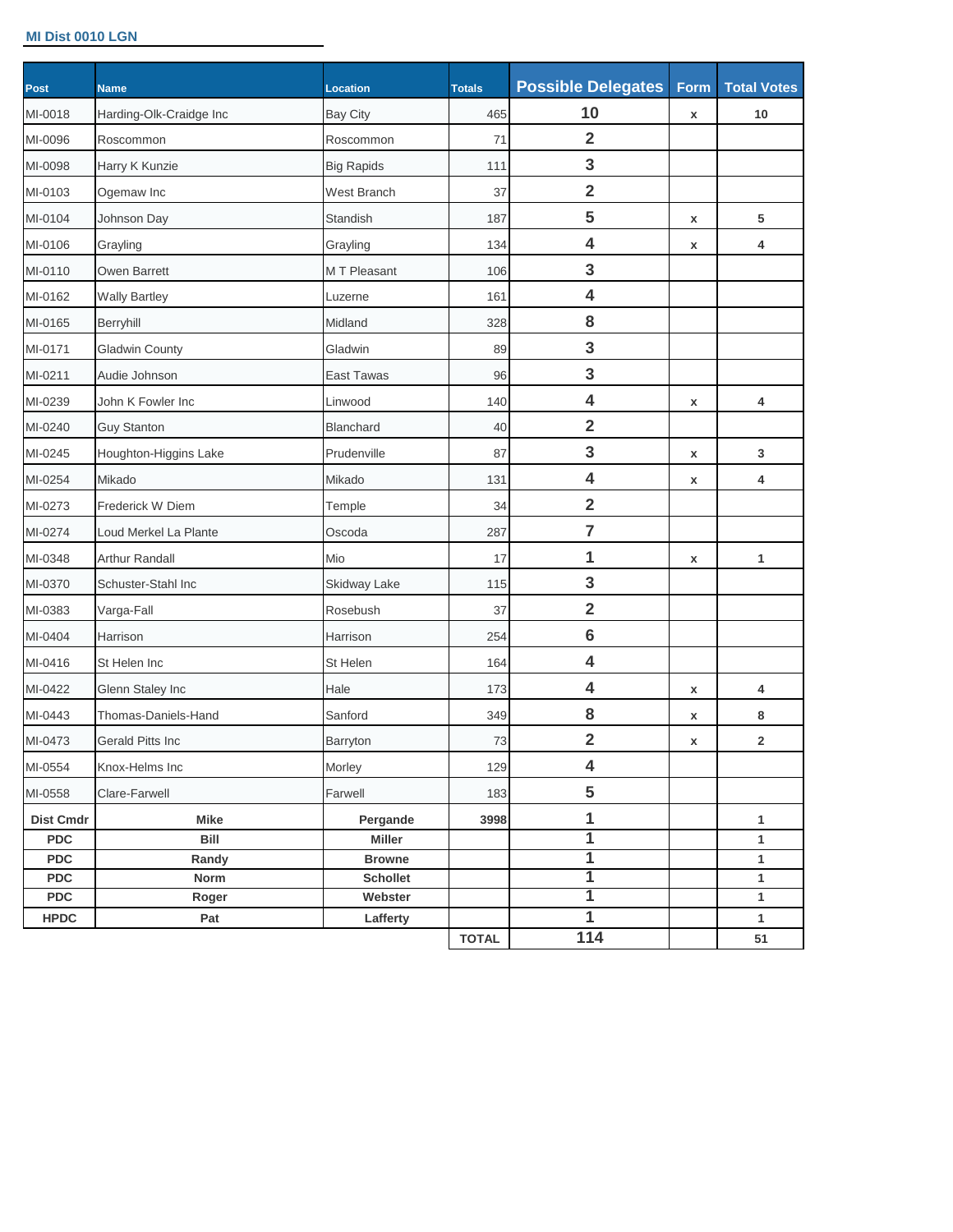#### **MI Dist 0011 LGN**

| Ira D Mac Lachlan Inc<br>Godfrey Anderson<br>Thomas F Grant | Sault Ste Marie<br>Stephenson | 332  | 8                       |                 |                |
|-------------------------------------------------------------|-------------------------------|------|-------------------------|-----------------|----------------|
|                                                             |                               |      |                         |                 |                |
|                                                             |                               | 125  | 3                       |                 |                |
|                                                             | St Ignace                     | 27   | $\overline{2}$          | x               | $\overline{2}$ |
| August Mattson Inc                                          | Gladstone                     | 224  | 5                       |                 |                |
| Hugh Allen Mc Innes Inc                                     | Newberry                      | 175  | $\overline{\mathbf{4}}$ |                 |                |
| Marshall-Hart-Fischer                                       | <b>Trout Lake</b>             | 18   | 1                       |                 |                |
| Cloverland                                                  | Escanaba                      | 57   | $\overline{\mathbf{2}}$ |                 |                |
| Manistique                                                  | Manistique                    | 59   | $\overline{\mathbf{2}}$ | x               | $\overline{2}$ |
| Escanaba River                                              | Gladstone                     | 36   | $\overline{2}$          |                 |                |
| Hannahville Potawatomi                                      | Hannahville                   | 15   | 1                       |                 |                |
| Roderick Prato Inc                                          | Munising                      | 216  | 5                       |                 |                |
| Menominee                                                   | Menominee                     | 367  | 8                       | x               | 8              |
| <b>Tony Rivord</b>                                          | Powers                        | 47   | $\overline{2}$          |                 |                |
| Feneley-Mcneil-Nesbit                                       | Engadine                      | 77   | 3                       |                 |                |
| Chapman-St Onge-Dankowski                                   | Mackinac Island               | 44   | $\overline{2}$          |                 |                |
| Walter W Cole                                               | <b>Rapid River</b>            | 136  | 4                       | x               | 4              |
| Pickford                                                    | Pickford                      | 57   | $\overline{2}$          | x               | $\overline{2}$ |
| Floriano-Stecker-Kelly                                      | Hermansville                  | 46   | $\overline{\mathbf{2}}$ |                 |                |
| Barrus-Mc Culligh-Stewart                                   | Hulbert                       | 95   | 3                       | x               | 3              |
| John Rheaume-Fred Knauf Inc                                 | <b>Bark River</b>             | 56   | $\overline{\mathbf{2}}$ |                 |                |
| Carney-Nadeau                                               | Carney                        | 16   | 1                       |                 |                |
| <b>Perkins</b>                                              | Perkins                       | 20   | 1                       | x               | 1              |
| Garden American Legion                                      | Garden                        | 31   | $\overline{\mathbf{2}}$ |                 |                |
| Rock                                                        | Rock                          | 51   | $\overline{2}$          |                 |                |
| <b>Mike</b>                                                 | Yeadon                        | 2327 | 1                       |                 | 1              |
| Bill                                                        | Hafeman                       |      | 1                       |                 | 1              |
| Jerry                                                       | Lynch                         |      | 1                       |                 | 1<br>25        |
|                                                             |                               |      | <b>TOTAL</b>            | $\overline{72}$ |                |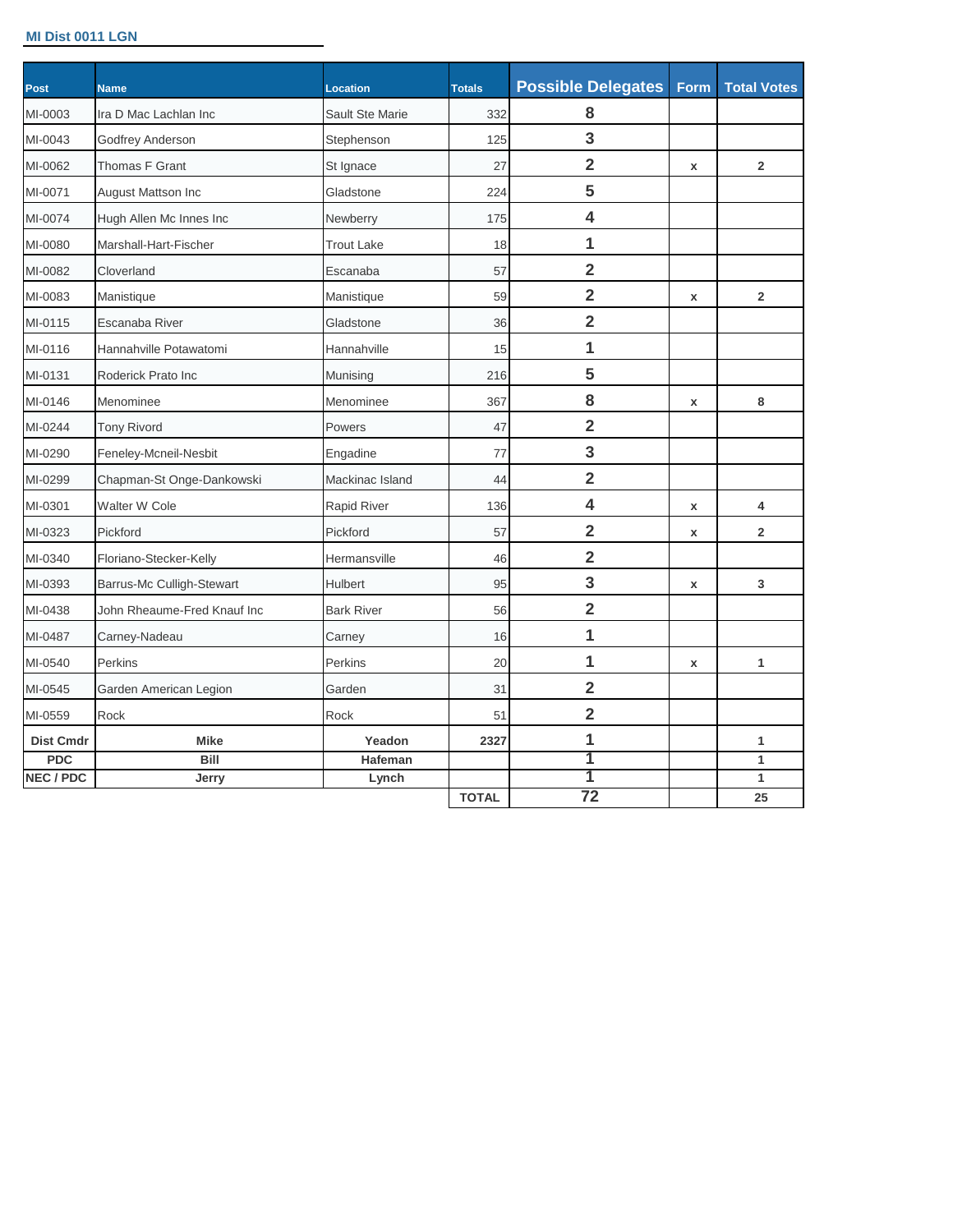#### **MI Dist 0012 LGN**

| <b>Post</b>      | <b>Name</b>                 | Location             | <b>Totals</b> | <b>Possible Delegates</b> | Form | <b>Total Votes</b> |
|------------------|-----------------------------|----------------------|---------------|---------------------------|------|--------------------|
| MI-0005          | Ironwood Inc                | Ironwood             | 120           | 3                         |      |                    |
| MI-0011          | Geroux Inc                  | Wakefield            | 90            | 3                         |      |                    |
| MI-0017          | Alfred Branchini Inc        | <b>Iron River</b>    | 21            | 1                         |      |                    |
| MI-0021          | Reino Inc                   | Stambaugh            | 200           | 5                         | x    | 5                  |
| MI-0027          | Peter Gedda-Francis Cychosz | <b>Bessemer</b>      | 51            | $\overline{\mathbf{2}}$   |      |                    |
| MI-0041          | Ewen                        | Ewen                 | 26            | $\overline{2}$            |      |                    |
| MI-0044          | Richard M Jopling           | Marquette            | 452           | 10                        | x    | 10                 |
| MI-0050          | Uren-Cooper-Johnson         | Iron Mountain        | 237           | $6\phantom{1}6$           | x    | 6                  |
| MI-0061          | Ira Penberthy               | Calumet              | 43            | $\overline{\mathbf{2}}$   |      |                    |
| MI-0087          | Louis Bowman Inc            | <b>Crystal Falls</b> | 100           | 3                         |      |                    |
| MI-0090          | Williams-Giroux             | Lake Linden          | 232           | $6\phantom{1}6$           |      |                    |
| MI-0092          | <b>Milton G Preiss</b>      | Rockland             | 73            | $\overline{\mathbf{2}}$   |      |                    |
| MI-0114          | Lillian Larson              | Greenwood            | 216           | 5                         | x    | 5                  |
| MI-0144          | William S Mc Glue           | L Anse               | 114           | 3                         |      |                    |
| MI-0145          | <b>Hall-Dewinter</b>        | Norway               | 71            | $\overline{\mathbf{2}}$   | X    | $\overline{2}$     |
| MI-0168          | Baraga-Cuculi               | Channing             | 15            | 1                         |      |                    |
| MI-0186          | <b>Alfred Erickson</b>      | Hancock              | 122           | 3                         | x    | 3                  |
| MI-0218          | Leo M Leggett               | Marquette            | 16            | 1                         |      |                    |
| MI-0230          | Clyde Johnston              | Mohawk               | 35            | $\overline{2}$            |      |                    |
| MI-0291          | Rheault-Cavis-Moilanen Inc  | Hubbell              | 47            | $\overline{2}$            | x    | $\overline{2}$     |
| MI-0349          | Morton-Guntley              | Little Lake          | 262           | $6\phantom{1}6$           | x    | 6                  |
| MI-0363          | Carpenter-Clash Inc         | Kingsford            | 44            | $\overline{2}$            |      |                    |
| MI-0417          | Watersmeet                  | Watersmeet           | 47            | $\overline{2}$            | x    | $\overline{2}$     |
| MI-0444          | Foucault-Funke Inc          | Baraga               | 50            | $\overline{\mathbf{2}}$   |      |                    |
| MI-0462          | Nonesuch Inc                | <b>White Pine</b>    | 62            | $\overline{2}$            |      |                    |
| MI-0494          | Trombley-Polkas             | <b>Trout Creek</b>   | 20            | 1                         |      |                    |
| MI-0523          | Carleton Mc Nicholas        | Marenisco            | 23            | 1                         |      |                    |
| MI-0562          | Desrosier-Windnagle Inc     | Bergland             | 28            | $\overline{\mathbf{2}}$   |      |                    |
| <b>Dist Cmdr</b> | Carl                        | <b>Morrison</b>      | 2817          | 1                         |      | 1                  |
| Zone             | Wendy                       | Retzloff             |               | 1                         |      | 1                  |
| <b>PDC</b>       | Bill                        | Coffey               |               | 1                         |      | $\mathbf{1}$       |
| <b>PDC</b>       | John                        | Mella                |               | 1                         |      | 1                  |
|                  |                             |                      | <b>TOTAL</b>  | 86                        |      | 45                 |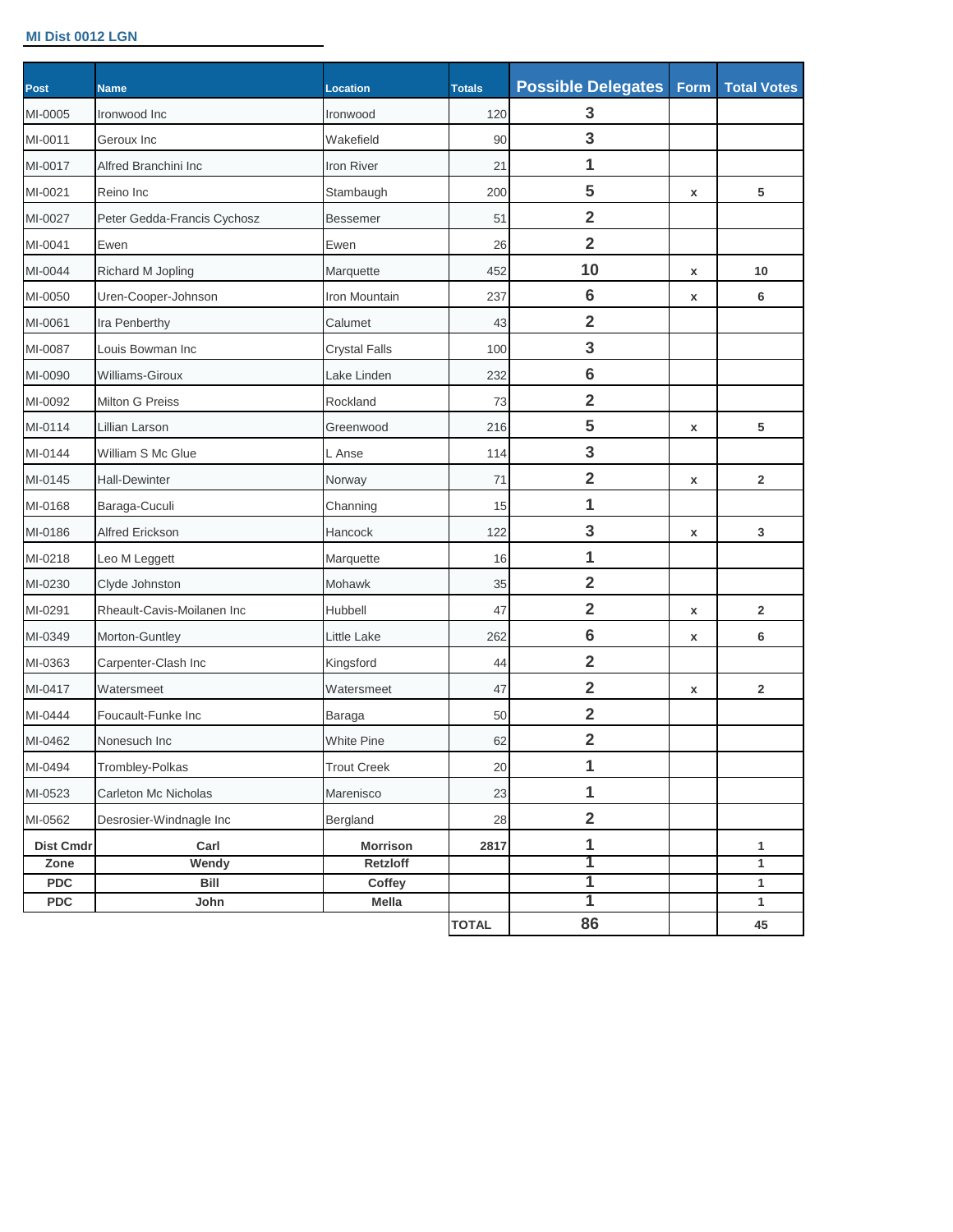#### **MI Dist 0016 LGN**

| Post             | <b>Name</b>          | <b>Location</b>     | <b>Totals</b> | <b>Possible Delegates</b> | Form        | <b>Total Votes</b> |
|------------------|----------------------|---------------------|---------------|---------------------------|-------------|--------------------|
| MI-0067          | Robert A De Mars     | <b>Lincoln Park</b> | 138           | 4                         |             |                    |
| MI-0173          | Ford Motor Company   | Dearborn            | 62            | $\overline{\mathbf{2}}$   |             |                    |
| MI-0200          | Taylor Inc           | Taylor              | 86            | 3                         |             |                    |
| MI-0217          | Edward C Headman     | Wyandotte           | 940           | 20                        | x           | 20                 |
| MI-0231          | <b>Huron Valley</b>  | <b>New Boston</b>   | 59            | $\overline{2}$            | x           | $\overline{2}$     |
| MI-0232          | Carl E Stitt Inc     | Dearborn Heights    | 270           | $6\phantom{1}6$           |             |                    |
| MI-0251          | Westland             | Westland            | 90            | 3                         |             |                    |
| MI-0285          | <b>Bivens-Bonner</b> | Inkster             | 16            | $\overline{1}$            |             |                    |
| MI-0337          | Mittlestat-Smith     | <b>Flat Rock</b>    | 60            | $\overline{2}$            | x           | $\overline{2}$     |
| MI-0364          | Fort Dearborn        | Dearborn            | 301           | $\overline{7}$            |             |                    |
| MI-0388          | Jeep Gabrys          | Detroit             | 15            | 1                         |             |                    |
| MI-0389          | Clough-Lambrix Inc   | Riverview           | 78            | 3                         |             |                    |
| MI-0396          | Otto Miller, Jr      | Garden City         | 252           | $6\phantom{1}6$           |             |                    |
| MI-0409          | <b>Allen Park</b>    | <b>Allen Park</b>   | 181           | 5                         | $\mathbf x$ | 5                  |
| MI-0426          | Harold J Chatell     | Trenton             | 259           | $6\phantom{1}6$           | x           | 6                  |
| MI-0447          | Ford Wagar Memorial  | Wyandotte           | 41            | $\overline{2}$            |             |                    |
| MI-0472          | Melvindale Inc       | Melvindale          | 51            | $\overline{2}$            |             |                    |
| MI-0478          | Lamond-Frank         | Southgate           | 67            | $\overline{2}$            | x           | $\overline{2}$     |
| <b>Dist Cmdr</b> | <b>Bob</b>           | <b>Salamon</b>      | 2966          | 1                         |             | 1                  |
| Zone             | <b>Mike</b>          | Globke              |               | 1                         |             | $\mathbf{1}$       |
| Chaplain         | Eddie                | <b>Brown</b>        |               | $\overline{\mathbf{0}}$   |             | 1                  |
| <b>PDC</b>       | <b>Mike</b>          | <b>Buda</b>         |               | 1                         |             | $\mathbf{1}$       |
| <b>HPDC</b>      | <b>Bob</b>           | Mayrand             |               | $\overline{1}$            |             | 1                  |
|                  |                      |                     | <b>TOTAL</b>  | 81                        |             | 42                 |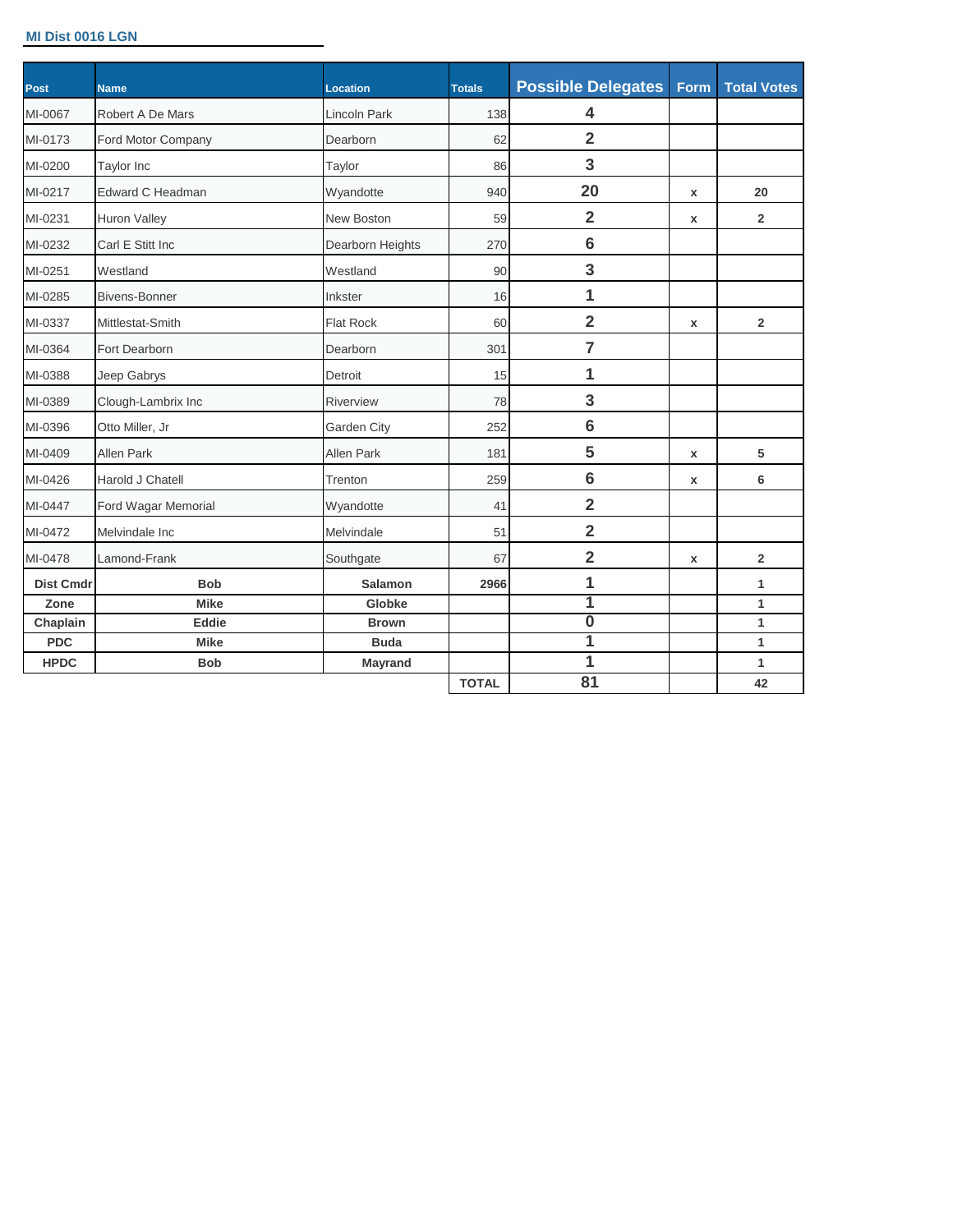#### **MI Dist 0018 LGN**

| <b>Post</b>      | <b>Name</b>                             | <b>Location</b>        | <b>Totals</b> | <b>Possible Delegates</b> | Form | <b>Total Votes</b> |
|------------------|-----------------------------------------|------------------------|---------------|---------------------------|------|--------------------|
| MI-0014          | <b>Charles Edwards Inc</b>              | Birmingham-Troy        | 119           | 3                         |      |                    |
| MI-0020          | Cook-Nelson Inc                         | Pontiac                | 31            | $\overline{2}$            |      |                    |
| MI-0024          | Waterford                               | Waterford              | 41            | $\overline{2}$            |      |                    |
| MI-0025          | William H Campbell                      | Oakland County         | 46            | $\overline{2}$            |      |                    |
| MI-0063          | Campbell-Richmond                       | Clarkston              | 152           | 4                         |      |                    |
| MI-0088          | George Washington                       | Southfield             | 59            | $\overline{2}$            | x    | $\overline{2}$     |
| MI-0108          | <b>Walter Fraser Inc</b>                | Oxford                 | 249           | $6\phantom{1}6$           | x    | 6                  |
| MI-0143          | <b>Hill-Gazette</b>                     | Auburn Hills           | 87            | 3                         |      |                    |
| MI-0149          | <b>Amel Schwartz</b>                    | Holly                  | 125           | 3                         |      |                    |
| MI-0167          | David E Cleary                          | Clawson                | 60            | $\overline{2}$            | x    | $\overline{2}$     |
| MI-0172          | Homer Wing Inc                          | Rochester              | 94            | 3                         | x    | 3                  |
| MI-0216          | Ernest F Oldenburg                      | Milford                | 359           | 8                         |      |                    |
| MI-0224          | Constitution                            | Wixom                  | 82            | 3                         |      |                    |
| MI-0233          | Charlton-Polan                          | Lake Orion             | 114           | 3                         |      |                    |
| MI-0253          | <b>Frank Wendland</b>                   | Royal Oak              | 350           | 8                         |      |                    |
| MI-0338          | Scheffer-Mcilvoy                        | South Lyon             | 61            | $\overline{2}$            |      |                    |
| MI-0339          | Harold A Furlong - Merged with Post 341 | <b>Bloomfield</b>      | $\mathbf 0$   | $\bf{0}$                  |      |                    |
| MI-0341          | Lakes Area                              | <b>West Bloomfield</b> | 69            | 4                         |      |                    |
| MI-0346          | Groves-Walker                           | Farmington             | 176           | 5                         |      |                    |
| MI-0354          | Christopher Columbus                    | <b>Madison Heights</b> | 43            | $\overline{2}$            |      |                    |
| MI-0374          | Stanley J Fons                          | <b>Berkley</b>         | 247           | $6\phantom{1}6$           |      |                    |
| MI-0377          | <b>Chief Pontiac</b>                    | Pontiac                | 259           | $6\phantom{1}6$           |      |                    |
| <b>Dist Cmdr</b> | <b>Howard</b>                           | Crumit                 | 2823          | 1                         |      | 1                  |
| Sgt at Arms      | Larry                                   | Chase                  |               | 1                         |      | $\mathbf{1}$       |
| <b>PDC</b>       | Carney                                  | Jackson                |               | 1                         |      | $\mathbf{1}$       |
| <b>PDC</b>       | <b>Steve</b>                            | <b>Striggow</b>        |               | 1                         |      | $\mathbf{1}$       |
|                  |                                         |                        | <b>TOTAL</b>  | 83                        |      | 17                 |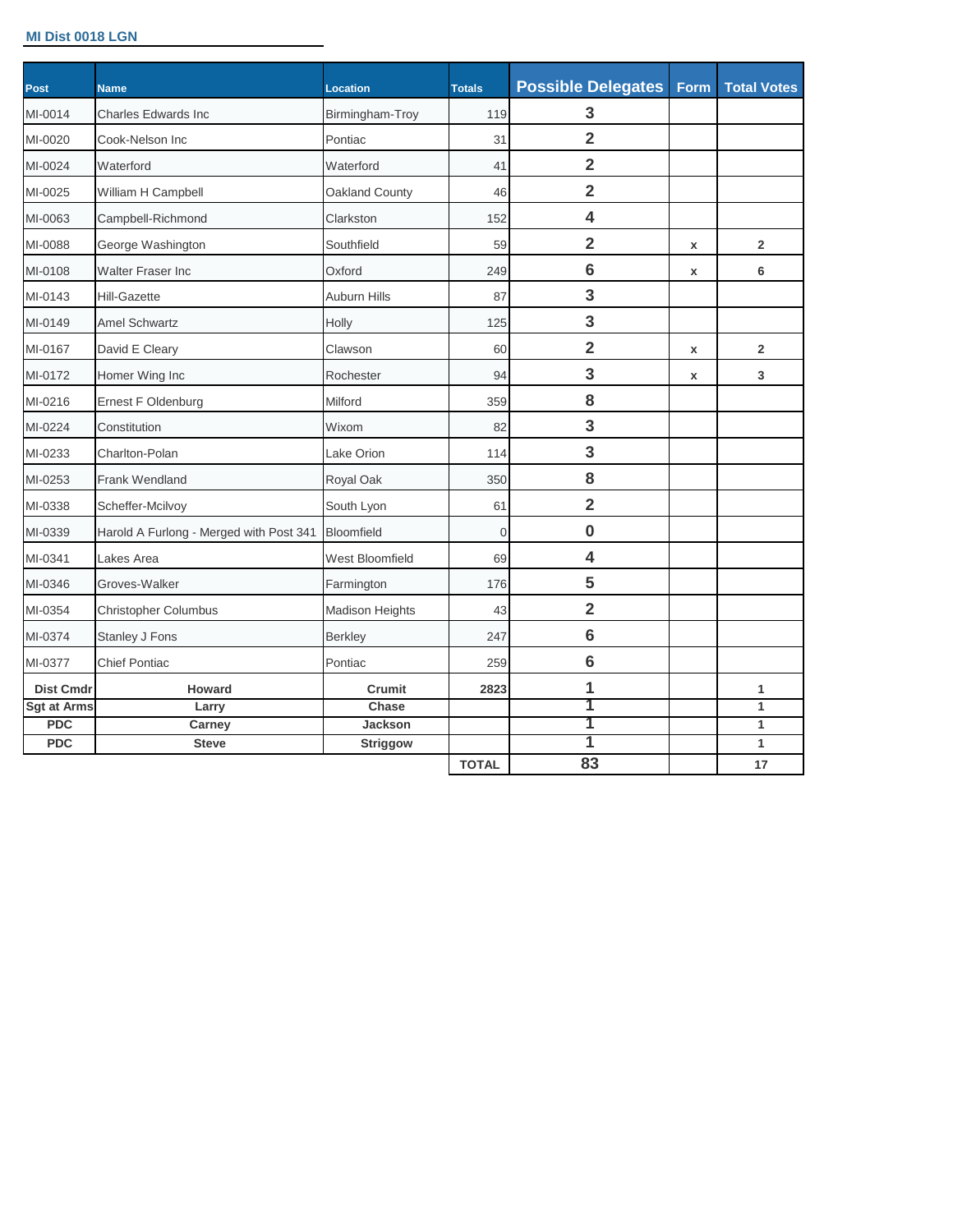## **MI Dist 0019 LGN**

| Post             | <b>Name</b>                       | <b>Location</b>       | <b>Totals</b> | <b>Possible Delegates</b> | Form         | <b>Total Votes</b>      |
|------------------|-----------------------------------|-----------------------|---------------|---------------------------|--------------|-------------------------|
| MI-0065          | William F Weine                   | Alpena                | 76            | 3                         |              |                         |
| MI-0095          | <b>Francis A Barlow</b>           | Cheboygan             | 71            | $\overline{2}$            | x            | $\overline{2}$          |
| MI-0121          | Harold L Young Inc                | Rogers City           | 23            | 1                         |              |                         |
| MI-0122          | Robert Vroman                     | Wolverine             | 56            | $\overline{2}$            | $\mathbf{x}$ | $\overline{2}$          |
| MI-0159          | Clayton Murray Inc                | <b>Mackinaw City</b>  | 211           | 5                         |              |                         |
| MI-0194          | Carl O Weaver                     | Petoskey              | 74            | $\overline{\mathbf{2}}$   |              |                         |
| MI-0198          | Lewiston                          | Lewiston              | 178           | 5                         |              |                         |
| MI-0201          | Atlanta                           | Atlanta               | 16            | 1                         | x            | $\mathbf{1}$            |
| MI-0226          | Leslie T Shapton                  | Charlevoix            | 41            | $\overline{2}$            | x            | $\overline{2}$          |
| MI-0227          | Rebec-Hosler-Sweet Inc            | East Jordan           | 85            | 3                         | x            | 3                       |
| MI-0228          | <b>Ernest Peterson</b>            | <b>Boyne City</b>     | 67            | $\overline{2}$            |              |                         |
| MI-0247          | Bellaire - Post Closing           | <b>Bellaire</b>       | $\mathbf 0$   | $\bf{0}$                  |              |                         |
| MI-0264          | George Puckett Inc                | Mancelona             | 32            | $\overline{2}$            |              |                         |
| MI-0281          | Smith-Hoover                      | <b>Harbor Springs</b> | 141           | 4                         |              |                         |
| MI-0317          | Forest Preston Jr Inc             | Onaway                | 59            | $\overline{2}$            |              |                         |
| MI-0350          | <b>Elk Rapids</b>                 | <b>Elk Rapids</b>     | 46            | $\overline{2}$            | $\mathbf x$  | $\overline{\mathbf{2}}$ |
| MI-0458          | John N Cottrell Inc               | Gaylord               | 62            | $\overline{2}$            |              |                         |
| MI-0463          | Gardner-Neihardt Inc              | South Boardman        | 22            | 1                         |              |                         |
| MI-0480          | Robert E Beebe Clayton M Sherwood | Kalkaska              | 33            | $\overline{2}$            |              |                         |
| MI-0488          | Jansen-Richardson                 | Ellsworth             | 22            | $\overline{1}$            |              |                         |
| <b>Dist Cmdr</b> | <b>Charles</b>                    | <b>Boman</b>          | 1315          | 1                         |              | 1                       |
| Zone             | <b>Brian</b>                      | <b>Morrison</b>       |               | 1                         |              | 1                       |
|                  |                                   |                       | <b>TOTAL</b>  | 46                        |              | 14                      |